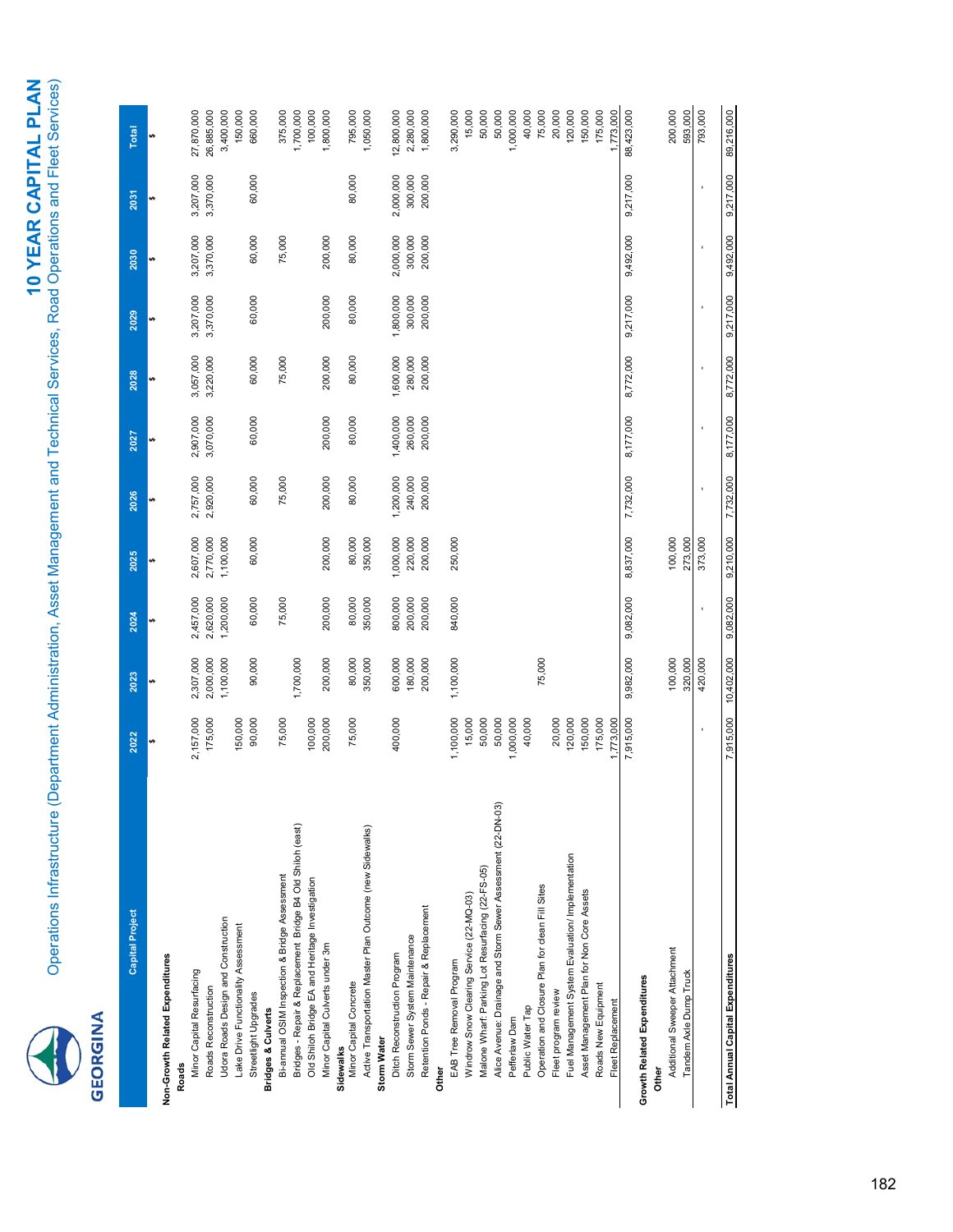# **EDREIMA**

| <b>Capital Project</b>              | 2022      | 2023                 | 2024      | 2025                | 2026      | 2027      | 2028      | 2029                   | 2030      | 2031                   | <b>Total</b> |
|-------------------------------------|-----------|----------------------|-----------|---------------------|-----------|-----------|-----------|------------------------|-----------|------------------------|--------------|
|                                     |           |                      |           |                     |           |           |           |                        |           |                        |              |
| Non-Growth Related Funding          |           |                      |           |                     |           |           |           |                        |           |                        |              |
| Capital Reserve - Tax Funded        | 4,758,000 | 8,479,000            | 7,579,000 | 7,334,000           | 6,229,000 | 6,674,000 | 7,269,000 |                        | 7,989,000 |                        | 71,739,000   |
| Canada Community-Building Fund      | 1,766,300 | 1,503,000            | ,503,000  | ,503,000            | ,503,000  | ,503,000  | ,503,000  | 7,714,000<br>1,503,000 | ,503,000  | 7,714,000<br>1,503,000 | 15,293,300   |
| Debenture - Tax Funded              |           |                      |           |                     |           |           |           |                        |           |                        |              |
| Grants                              | 1,390,700 |                      |           |                     |           |           |           |                        |           |                        | 1,390,700    |
| Other Revenue                       |           |                      |           |                     |           |           |           |                        |           |                        |              |
|                                     | 7,915,000 | 9,982,000            | 9,082,000 | 8,837,000 7,732,000 |           | 8,177,000 | 8,772,000 | 9,217,000              | 9,492,000 | 9,217,000              | 88,423,000   |
| Growth Related Funding              |           |                      |           |                     |           |           |           |                        |           |                        |              |
| Development Charges                 |           | 420,000              |           | 373,000             |           |           |           |                        |           |                        | 793,000      |
| Capital Reserve - Tax Funded        |           |                      |           |                     |           |           |           |                        |           |                        |              |
| Canada Community-Building Fund      |           |                      |           |                     |           |           |           |                        |           |                        |              |
| Debenture - Development Charges     |           |                      |           |                     |           |           |           |                        |           |                        |              |
| Debenture - Tax Funded              |           |                      |           |                     |           |           |           |                        |           |                        |              |
| Grants                              |           |                      |           |                     |           |           |           |                        |           |                        |              |
| Other Revenue                       |           |                      |           |                     |           |           |           |                        |           |                        |              |
|                                     |           | 420,000              |           | 373,000             |           |           |           |                        |           |                        | 793,000      |
| <b>Total Annual Capital Funding</b> |           | 7,915,000 10,402,000 | 9,082,000 | 9,210,000           | 7,732,000 | 8,177,000 | 8,772,000 | 9,217,000              | 9,492,000 | 9,217,000              | 89,216,000   |

\* Roads study recommended an annual investment requirement of:

- \$3.2 million per year for resurfacing and maintenance (2015 cost estimates)

- \$3.2 million per year for reconstruction (2015 cost estimates)

Total Annual Capital Funding<br>- Roads study recommended an annual investment requirement of:<br>- \$3.2 million per year for reconstructig and washtenent cause (2015 oost estimates)<br>- \$3.2 million per year for reconstructig and \* Storm Water - Capital needs will be assessed with the Asset Management Plan and will be updated in the ten year forecast at this time.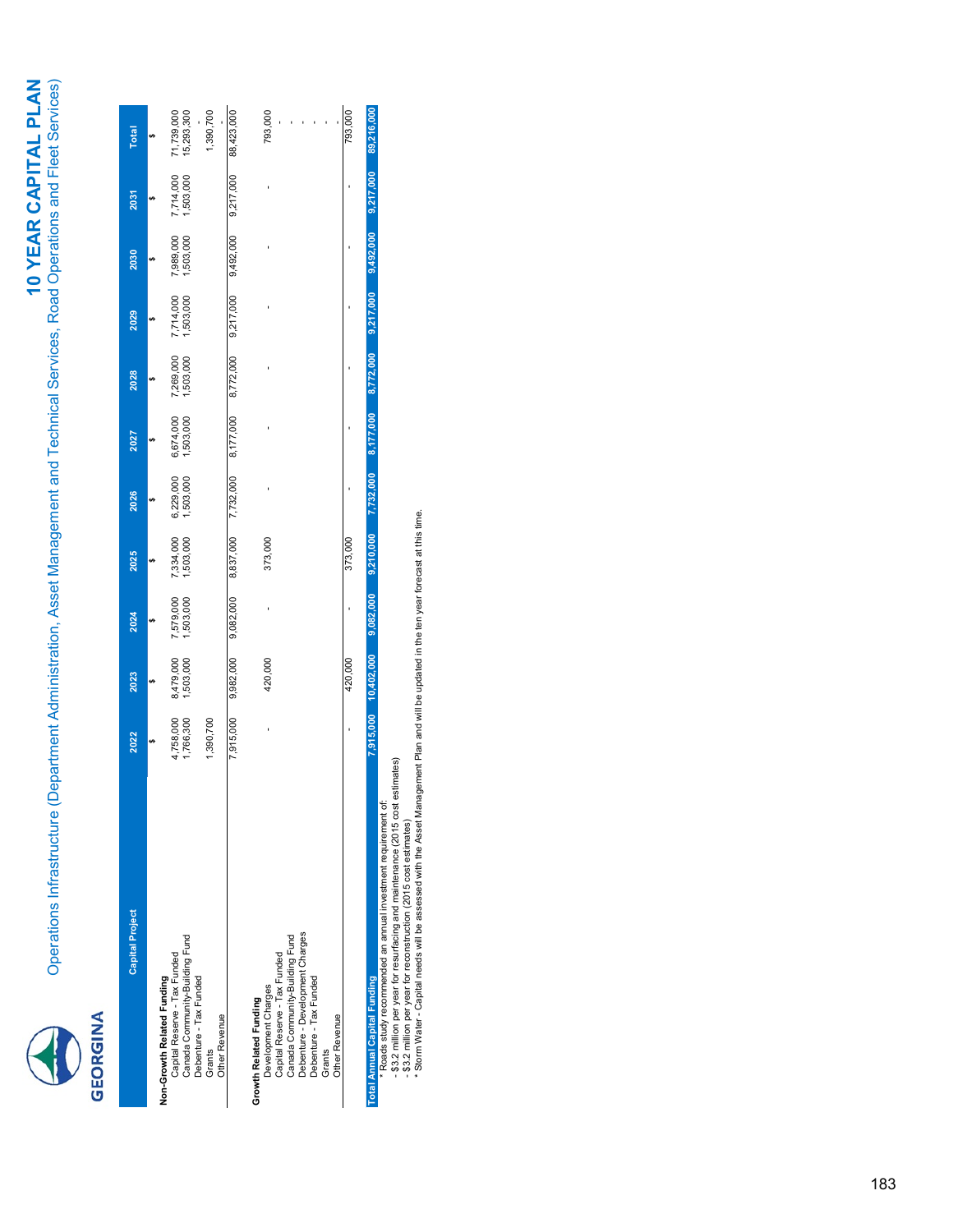| <b>Capital Project</b>                                                                                          | 2022               | 2023               | 2024               | 2025               | 2026               | 2027               | 2028               | 2029               | 2030               | 2031               | Total                        |
|-----------------------------------------------------------------------------------------------------------------|--------------------|--------------------|--------------------|--------------------|--------------------|--------------------|--------------------|--------------------|--------------------|--------------------|------------------------------|
| Non-Growth Related Expenditures<br>Water                                                                        |                    |                    |                    |                    |                    | u)                 | ↔                  | s                  | s                  | s                  | ↮                            |
| Watermain linear condition assessment<br>Watermain Renewal                                                      |                    | 200,000            | 997,000<br>200,000 | 200,000            | 997,000<br>200,000 | 200,000            | 997,000<br>200,000 | 200,000            | 997,000<br>200,000 | 200,000            | 3,988,000<br>1,800,000       |
| Line Valves & Hydrant - Rehabilitation & Replace<br>Meter Replacement Program                                   | 150,000<br>100,000 | 200,000<br>200,000 | 250,000<br>200,000 | 300,000<br>200,000 | 300,000<br>200,000 | 300,000<br>200,000 | 300,000<br>200,000 | 300,000<br>200,000 | 300,000<br>200,000 | 300,000<br>200,000 | 2,700,000<br>,900,000        |
| Service Connections - Replacement                                                                               | 500,000            | 500,000            | 500,000            | 500,000            | 500,000            | 500,000            | 500,000            | 500,000            | 500,000            | 500,000            | 5,000,000                    |
| Water Booster Pumping Station - Repair & Replace (BCA)                                                          |                    |                    |                    |                    | 80,000             |                    |                    | 80,000             |                    | 80,000             | 240,000                      |
| Water Booster Pump Station Condition Assessment                                                                 |                    | 80,000             |                    |                    |                    |                    |                    |                    |                    |                    | 80,000                       |
| Water Operational Support Equipment<br>Water Yard BCA Rehabilitation                                            | 50,000             | 100,000            |                    |                    |                    |                    |                    |                    |                    |                    | 50,000<br>100,000            |
| Fuel System Improvements for the Queensway WBS No. 16                                                           |                    | 120,000            |                    |                    |                    |                    |                    |                    |                    |                    | 120,000                      |
| <b>Bulk Water Station</b>                                                                                       | 60,000             |                    |                    |                    |                    |                    |                    |                    |                    |                    | 60,000                       |
| Wastewater                                                                                                      |                    |                    |                    |                    |                    |                    |                    |                    |                    |                    |                              |
| Vertical Wastewater condition assessment                                                                        | 160,000            | 160,000            | 160,000            | 160,000            | 160,000            | 160,000            | 160,000            | 160,000            | 160,000            | 160,000            | 1,600,000                    |
| Wastewater linear condition assessment                                                                          | 200,000            | 200,000            | 200,000            | 200,000            | 200,000            | 200,000            | 200,000            | 200,000            | 200,000            | 200,000            | 2,000,000                    |
| Waste Water Pumping Stations - Repair & Replace (BCA)                                                           | 270,000            | 250,000            | 250,000            | 250,000            | 250,000            | 250,000            | 250,000            | 250,000            | 250,000            | 250,000            | 2,520,000                    |
| Sewer Main and Service Connection Rehabilitation                                                                |                    | 400,000            | 200,000            | 200,000            | 200,000            | 200,000            | 200,000            | 200,000            | 200,000            | 200,000            | 2,000,000                    |
| Fuel System Upgrades for Standby Generators (TSSA)                                                              | 200,000            |                    |                    |                    |                    |                    |                    |                    |                    |                    | 200,000                      |
| Inflow/Infiltration Study                                                                                       | 150,000            |                    |                    |                    |                    |                    |                    |                    |                    |                    | 150,000                      |
| Sewer and Maintenance Hole Rehabilitation and Replacement                                                       |                    | 500,000            | 500,000            | 500,000            | 500,000            | 500,000            | 500,000            | 500,000            | 500,000            | 500,000            | 4,500,000                    |
| Water Yard BCA Rehabilitation                                                                                   |                    | 100,000            |                    |                    |                    |                    |                    |                    |                    |                    | 100,000                      |
| Vehicles & Equipment - Replacement                                                                              |                    | 260,000            |                    | 115,000            | 139,000            |                    | 20,000             |                    |                    |                    | 534,000                      |
|                                                                                                                 | 1,840,000          | 3,270,000          | 3,457,000          | 2,625,000          | 3,726,000          | 2,510,000          | 3,527,000          | 2,590,000          | 3,507,000          | 2,590,000          | 29,642,000                   |
| <b>Growth Related Expenditures</b>                                                                              |                    |                    |                    |                    |                    |                    |                    |                    |                    |                    |                              |
|                                                                                                                 | $\blacksquare$     | $\blacksquare$     | ×                  | $\blacksquare$     | f,                 | ×                  | $\blacksquare$     | $\blacksquare$     | $\blacksquare$     | $\blacksquare$     |                              |
| Total Annual Capital Expenditures                                                                               | 1,840,000          | 3,270,000          | 3,457,000          | 2,625,000          | 3,726,000          | 2,510,000          | 3,527,000          | 2,590,000          | 3,507,000          | 2,590,000          | 29,642,000                   |
| Canada Community-Building Fund<br>Capital Reserve - Rate Funded<br>Non-Growth Related Funding                   | 1,840,000          | 3,270,000          | 3,457,000          | 2,625,000          | 3,726,000          | 2,510,000          | 3,527,000          | 2,590,000          | 3,507,000          | 2,590,000          | 29,642,000                   |
| Debenture - Rate Funded<br><b>Other Revenue</b><br>Grants                                                       |                    |                    |                    |                    |                    |                    |                    |                    |                    |                    |                              |
| Canada Community-Building Fund<br>Capital Reserve - Tax Funded<br>Development Charges<br>Growth Related Funding | 1,840,000          | 3,270,000          | 3,457,000          | 2,625,000          | 3,726,000          | 2,510,000          | 3,527,000          | 2,590,000          | 3,507,000          | 2,590,000          | 29,642,000                   |
| Debenture - Development Charges<br>Debenture - Rate Funded<br>Other Revenue<br>Grants                           |                    |                    |                    |                    |                    |                    |                    |                    |                    |                    | $\mathbf{r}$<br>$\mathbf{I}$ |
|                                                                                                                 |                    |                    |                    |                    |                    |                    |                    |                    |                    |                    |                              |
| <b>Total Annual Capital Funding</b>                                                                             | 1,840,000          | 3,270,000          | 3,457,000          | 2,625,000          | 3,726,000          | 2,510,000          | 3,527,000          | 2,590,000          | 3,507,000          | 2,590,000          | 29,642,000                   |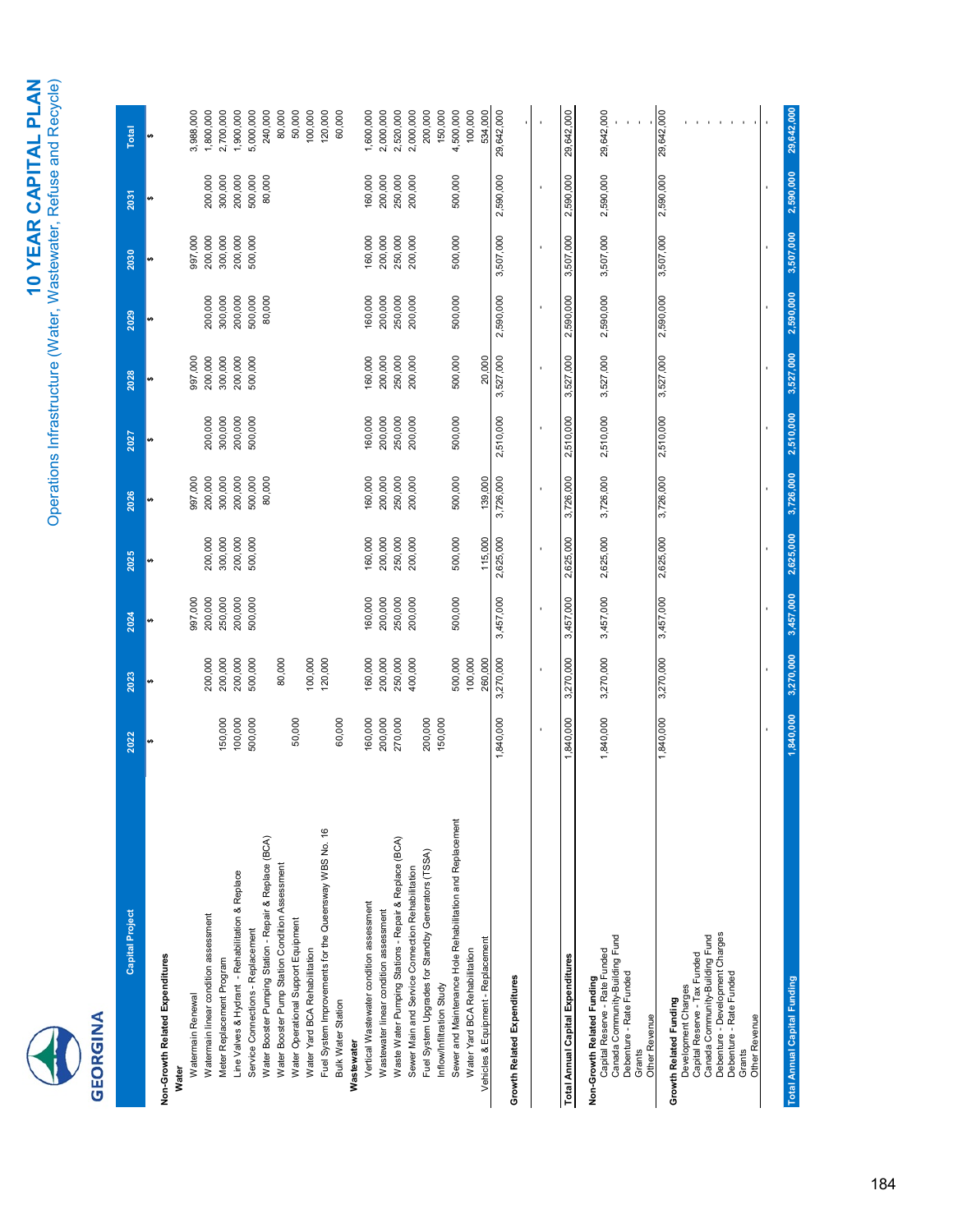## 10 YEAR CAPITAL PLAN **10 YEAR CAPITAL PLAN** Fire Rescue Services



| <b>Capital Project</b>                                         | 2022    | 2023      | 2024      | 2025      | 2026               | 2027                   | 2028                   | 2029    | 2030    | 2031    | <b>Total</b>             |
|----------------------------------------------------------------|---------|-----------|-----------|-----------|--------------------|------------------------|------------------------|---------|---------|---------|--------------------------|
|                                                                |         |           | υĄ        |           | ↮                  |                        |                        |         |         | မာ      | ₩                        |
| Non-Growth Related Expenditures                                |         |           |           |           |                    |                        |                        |         |         |         |                          |
| Stn 1-4 Repairs (Bldg Audit)                                   |         | 9,000     | 16,000    | 87,000    |                    |                        |                        |         |         |         | 112,000                  |
| Stn 1-6 Repairs (Bldg Audit)                                   |         | 6,000     | 9,000     | 3,000     |                    |                        |                        |         | 39,000  |         | 57,000                   |
| Fire Suppression Equipment                                     | 60,000  | 72,000    | 93,000    | 60,000    | 60,000             | 60,000                 | 60,000                 | 135,000 | 135,000 | 135,000 | 870,000                  |
| <b>Bunker Gear</b>                                             | 54,000  | 54,000    | 54,000    | 54,000    | 54,000             | 54,000                 | 54,000                 | 55,000  | 55,000  | 55,000  | 543,000                  |
| Communications Equipment                                       | 15,000  | 25,000    | 25,000    | 25,000    | 775,000            | 25,000                 | 25,000                 | 25,000  | 25,000  | 25,000  | 990,000                  |
| Vehicle Replacement                                            |         | 1,384,000 | 955,000   |           | 929,000            | 65,000                 |                        | 111,000 |         | 300,000 | 3,744,000                |
|                                                                | 129,000 | 1,550,000 | 1,152,000 | 229,000   | 1,818,000          | 204,000                | 139,000                | 326,000 | 254,000 | 515,000 | 6,316,000                |
| <b>Growth Related Expenditures</b>                             |         |           |           |           |                    |                        |                        |         |         |         |                          |
| New Station in S. Keswick (12,500 sq.ft.)                      |         | 500,000   | 6,584,000 |           |                    |                        |                        |         |         |         | 7,084,000                |
| Training Facility                                              |         | 20,000    | 500,000   |           |                    |                        |                        |         |         |         | 520,000                  |
| Pumper - New Station                                           |         |           | 930,000   |           |                    |                        |                        |         |         |         | 930,000                  |
| Rescue - New South Station                                     |         |           |           | 930,000   |                    |                        |                        |         |         |         | 930,000                  |
| Support Vehicle - New Station                                  |         |           | 51,000    |           |                    |                        |                        |         |         |         | 51,000                   |
| Bunker Gear for 20 Additional Firefighters                     |         |           |           | 90,000    |                    |                        |                        |         |         |         | 90,000                   |
| N. Keswick Stn. & Headquarters (20,000 sqft)                   |         |           |           |           | 800,000            | 11,285,000             |                        |         |         |         | 12,085,000               |
| Station 1-6: Replacement (S)                                   |         |           |           |           |                    | 486,000                | 7,535,000              |         |         |         | 8,021,000                |
| Fire Master Plan                                               |         | 80,000    |           |           |                    |                        |                        |         |         |         | 80,000                   |
| Emergency Management Generator                                 |         |           |           | 50,000    |                    |                        |                        |         |         |         | 50,000                   |
|                                                                |         | 600,000   | 8,065,000 | 1,070,000 | 800,000            | 11,771,000             | 7,535,000              |         |         |         | 29,841,000               |
| Total Annual Capital Expenditures                              | 129,000 | 2,150,000 | 9,217,000 | 1,299,000 | 2,618,000          | 11,975,000             | 7,674,000              | 326,000 | 254,000 | 515,000 | 36,157,000               |
| Non-Growth Related Funding                                     |         |           |           |           |                    |                        |                        |         |         |         |                          |
| Capital Reserve - Tax Funded                                   | 129,000 | 1,550,000 | 1,152,000 | 229,000   | 1,818,000          | 204,000                | 139,000                | 326,000 | 254,000 | 515,000 | 6,316,000                |
| Canada Community-Building Fund                                 |         |           |           |           |                    |                        |                        |         |         |         |                          |
| Debenture - Tax Funded                                         |         |           |           |           |                    |                        |                        |         |         |         |                          |
| Other Revenue<br>Grants                                        |         |           |           |           |                    |                        |                        |         |         |         |                          |
|                                                                | 129,000 | 1,550,000 | 1,152,000 | 229,000   | 1,818,000          | 204,000                | 139,000                | 326,000 | 254,000 | 515,000 | 6,316,000                |
| Growth Related Funding                                         |         |           |           |           |                    |                        |                        |         |         |         |                          |
| Development Charges                                            |         | 100,000   | 1,481,000 | 1,070,000 |                    |                        |                        |         |         |         | 2,651,000                |
| Canada Community-Building Fund<br>Capital Reserve - Tax Funded |         |           |           |           |                    |                        |                        |         |         |         |                          |
| Debenture - Development Charges                                |         | 500,000   | 6,584,000 |           |                    |                        |                        |         |         |         |                          |
| Debenture - Tax Funded                                         |         |           |           |           | 300,000<br>500,000 | 4,516,000<br>7,255,000 | 4,401,000<br>3,134,000 |         |         |         | 16,301,000<br>10,889,000 |
| Other Revenue<br>Grants                                        |         |           |           |           |                    |                        |                        |         |         |         |                          |
|                                                                |         |           |           |           |                    |                        |                        |         |         |         |                          |
|                                                                |         | 600,000   | 8,065,000 | 1,070,000 | 800,000            | 11,771,000             | 7,535,000              |         |         | í.      | 29,841,000               |
| <b>Total Annual Capital Funding</b>                            | 129,000 | 2,150,000 | 9,217,000 | 1,299,000 |                    | 2,618,000 11,975,000   | 7,674,000              | 326,000 | 254,000 | 515,000 | 36, 157, 000             |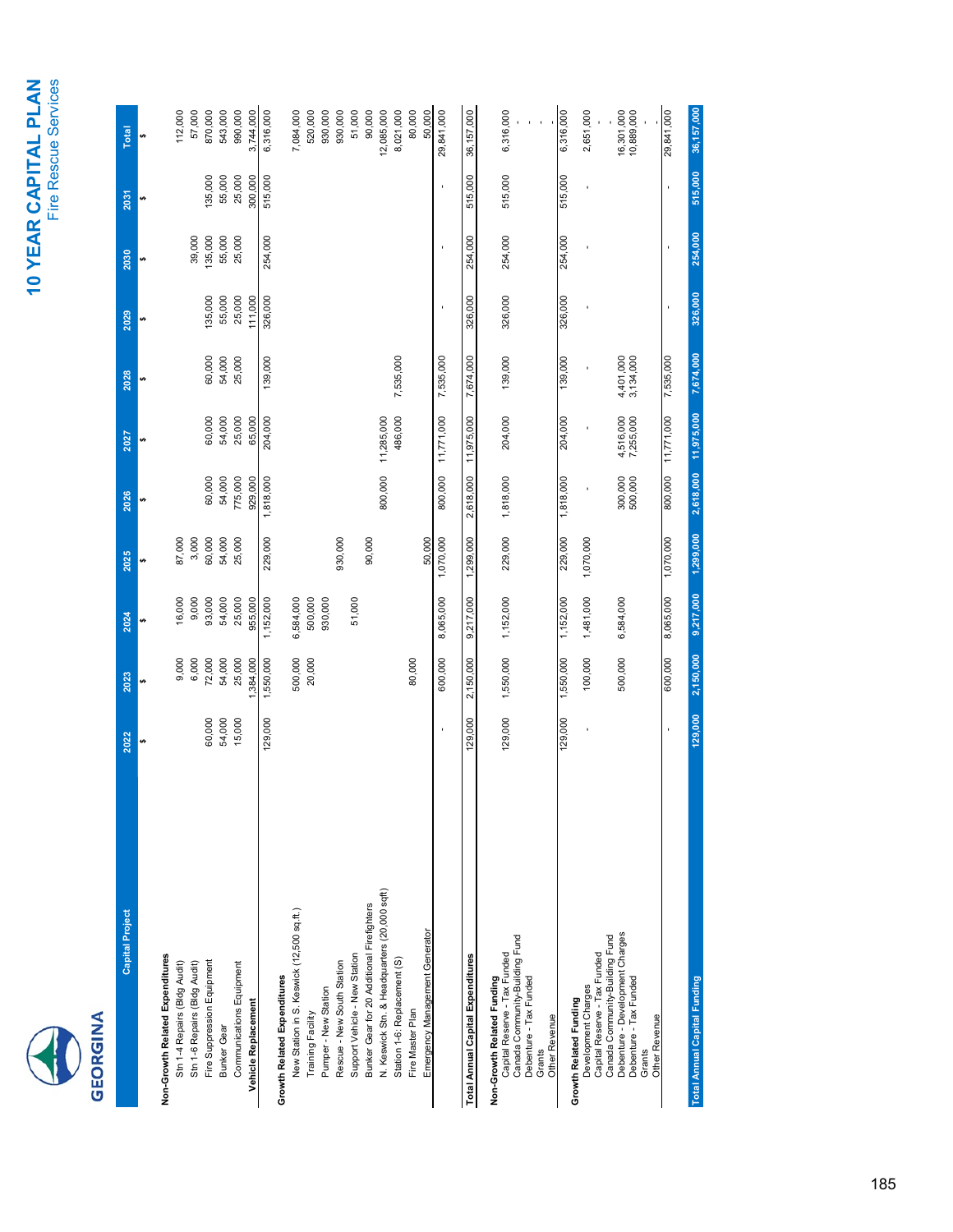# **CEORGINA**

# 10 YEAR CAPITAL PLAN **10 YEAR CAPITAL PLAN**

Corporate Services (Department Administration, Finance,<br>Tax, Revenue and Customer Service, Procurement, Information Technology) Corporate Services (Department Administration, Finance, Tax, Revenue and Customer Service, Procurement, Information Technology)

| <b>Capital Project</b>                                            | 2022    | 2023    | 2024                | 2025    | 2026    | 2027    | 2028    | 2029              | 2030           | 2031    | Total               |
|-------------------------------------------------------------------|---------|---------|---------------------|---------|---------|---------|---------|-------------------|----------------|---------|---------------------|
|                                                                   |         |         |                     |         |         |         | U)      |                   | v <sub>7</sub> | မာ      |                     |
| Non-Growth Related Expenditures                                   |         |         |                     |         |         |         |         |                   |                |         |                     |
| Corporate IT Strategic Plan                                       |         |         | 65,000              |         |         |         |         | 65,000            |                |         | 130,000             |
| Water Financial Plan and Rate Study                               |         |         | 40,000              |         |         |         |         | 40,000            |                |         | 80,000              |
| Network Assessment                                                |         |         |                     |         |         | 20,000  |         |                   |                |         | 20,000              |
| ERP Replacement                                                   |         |         | 900,000             |         |         |         |         |                   |                |         | 900,000             |
| CRM                                                               |         | 250,000 |                     |         |         |         |         |                   |                |         | 250,000             |
| ICT Cycling                                                       | 270,000 | 350,000 | 350,000             | 350,000 | 350,000 | 350,000 | 350,000 | 350,000           | 350,000        | 350,000 | 3,420,000           |
|                                                                   | 270,000 | 600,000 | 1,355,000           | 350,000 | 350,000 | 370,000 | 350,000 | 455,000           | 350,000        | 350,000 | 4,800,000           |
| <b>Growth Related Expenditures</b>                                |         |         |                     |         |         |         |         |                   |                |         |                     |
| Long Range Financial Plan Update                                  | 70,000  |         | 50,000              |         |         |         |         | 70,000            |                |         | 190,000             |
| CBC and DC Studies                                                |         |         | 70,000              |         |         |         |         | 70,000            |                |         | 140,000             |
|                                                                   | 70,000  |         | 120,000             |         |         |         |         | 140,000           |                |         | 330,000             |
| Total Annual Capital Expenditures                                 | 340,000 | 600,000 | 1,475,000           | 350,000 | 350,000 | 370,000 | 350,000 | 595,000           | 350,000        | 350,000 | 5,130,000           |
| Non-Growth Related Funding                                        |         |         |                     |         |         |         |         |                   |                |         |                     |
| Capital Reserve - Tax Funded                                      | 270,000 | 600,000 | 1,315,000<br>40,000 | 350,000 | 350,000 | 370,000 | 350,000 | 415,000<br>40,000 | 350,000        | 350,000 | 4,720,000<br>80,000 |
| Capital Reserve - Rate Funded                                     |         |         |                     |         |         |         |         |                   |                |         |                     |
| Canada Community-Building Fund                                    |         |         |                     |         |         |         |         |                   |                |         |                     |
| Debenture - Tax Funded                                            |         |         |                     |         |         |         |         |                   |                |         |                     |
| Other Revenue<br>Grants                                           |         |         |                     |         |         |         |         |                   |                |         |                     |
|                                                                   | 270,000 | 600,000 | 1,355,000           | 350,000 | 350,000 | 370,000 | 350,000 | 455,000           | 350,000        | 350,000 | 4,800,000           |
| Growth Related Funding                                            |         |         |                     |         |         |         |         |                   |                |         |                     |
| Development Charges                                               | 70,000  |         | 120,000             |         |         |         |         | 140,000           |                |         | 330,000             |
| Capital Reserve - Tax Funded                                      |         |         |                     |         |         |         |         |                   |                |         |                     |
| Debenture - Development Charges<br>Canada Community-Building Fund |         |         |                     |         |         |         |         |                   |                |         |                     |
| Debenture - Tax Funded                                            |         |         |                     |         |         |         |         |                   |                |         |                     |
| Grants                                                            |         |         |                     |         |         |         |         |                   |                |         |                     |
| Other Revenue                                                     |         |         |                     |         |         |         |         |                   |                |         |                     |
|                                                                   | 70,000  | ï       | 120,000             |         |         |         | ï       | 140,000           |                |         | 330,000             |
| <b>Total Annual Capital Funding</b>                               | 340,000 | 600,000 | 1,475,000           | 350,000 | 350,000 | 370,000 | 350,000 | 595,000           | 350,000        | 350,000 | 5,130,000           |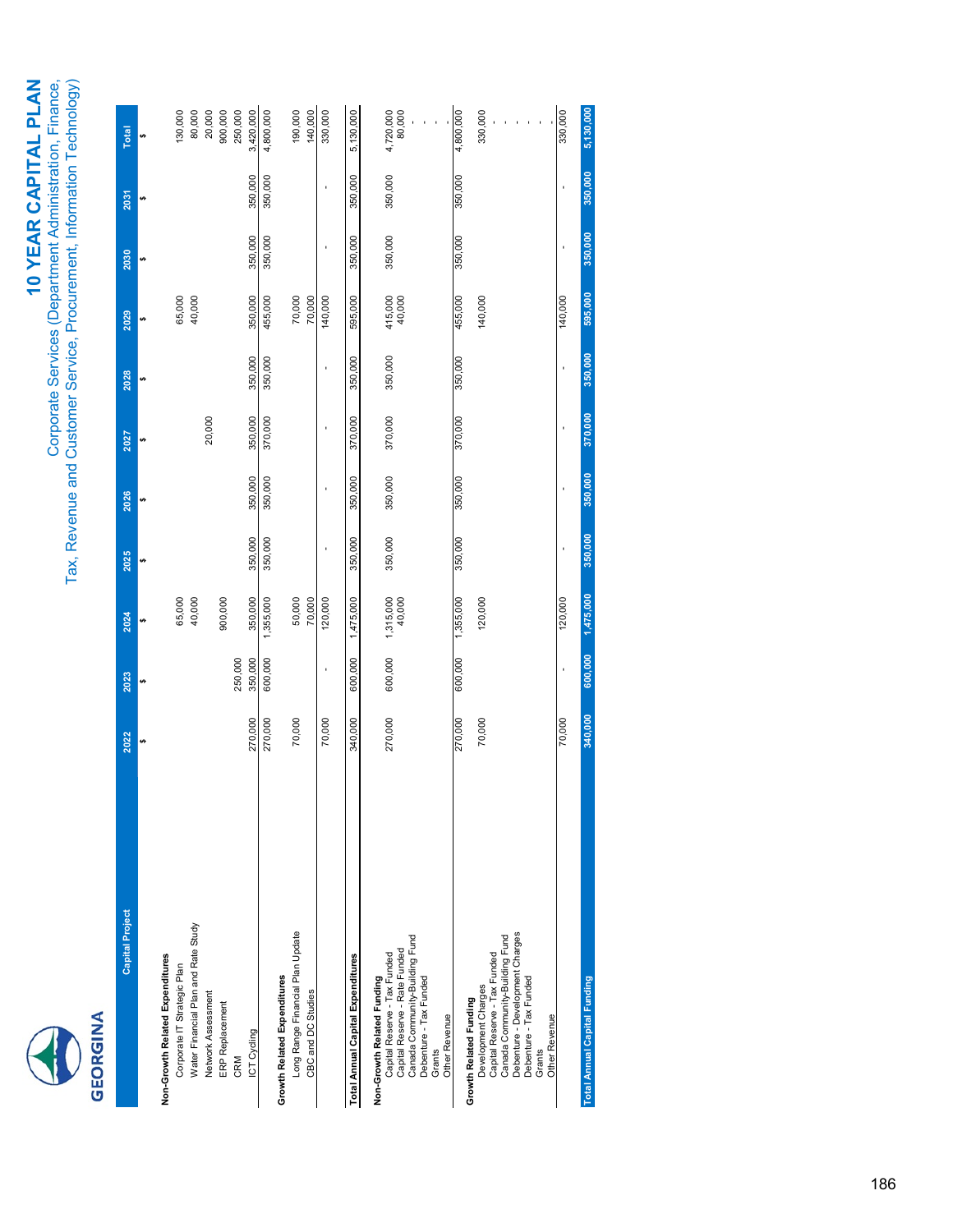

| <b>Capital Project</b>                                                                                                                                                                                  | 2022    | 2023   | 2024    | 2025    | 2026    | 2027 | 2028      | 2029    | 2030      | 2031 | <b>Total</b> |
|---------------------------------------------------------------------------------------------------------------------------------------------------------------------------------------------------------|---------|--------|---------|---------|---------|------|-----------|---------|-----------|------|--------------|
|                                                                                                                                                                                                         |         |        |         |         |         |      |           |         |           |      |              |
| Vehicle & Equipment - Replacement<br>Non-Growth Related Expenditures<br>Other                                                                                                                           |         | 60,000 | 108,000 |         | 108,000 |      |           |         |           |      | 276,000      |
| Growth Related Expenditures                                                                                                                                                                             |         | 60,000 | 108,000 |         | 108,000 |      |           |         |           |      | 276,000      |
|                                                                                                                                                                                                         |         |        |         |         |         |      |           |         |           |      |              |
| Total Annual Capital Expenditures                                                                                                                                                                       |         | 60,000 | 108,000 |         | 108,000 |      |           |         |           |      | 276,000      |
| Canada Community-Building Fund<br>Capital Reserve - Tax Funded<br>Debenture - Tax Funded<br>Non-Growth Related Funding<br>Other Revenue<br>Grants                                                       |         | 60,000 | 108,000 |         | 108,000 |      |           |         |           |      | 276,000      |
| Debenture - Development Charges<br>Canada Community-Building Fund<br>Development Charges<br>Capital Reserve - Tax Funded<br>Debenture - Tax Funded<br>Growth Related Funding<br>Other Revenue<br>Grants |         | 60,000 | 108,000 |         | 108,000 |      |           |         |           |      | 276,000      |
|                                                                                                                                                                                                         |         |        |         |         |         |      |           |         |           |      |              |
| <b>Total Annual Capital Funding</b>                                                                                                                                                                     | $\circ$ | 60,000 | 108,000 | $\circ$ | 108,000 | 0    | $\bullet$ | $\circ$ | $\bullet$ | 0    | 276,000      |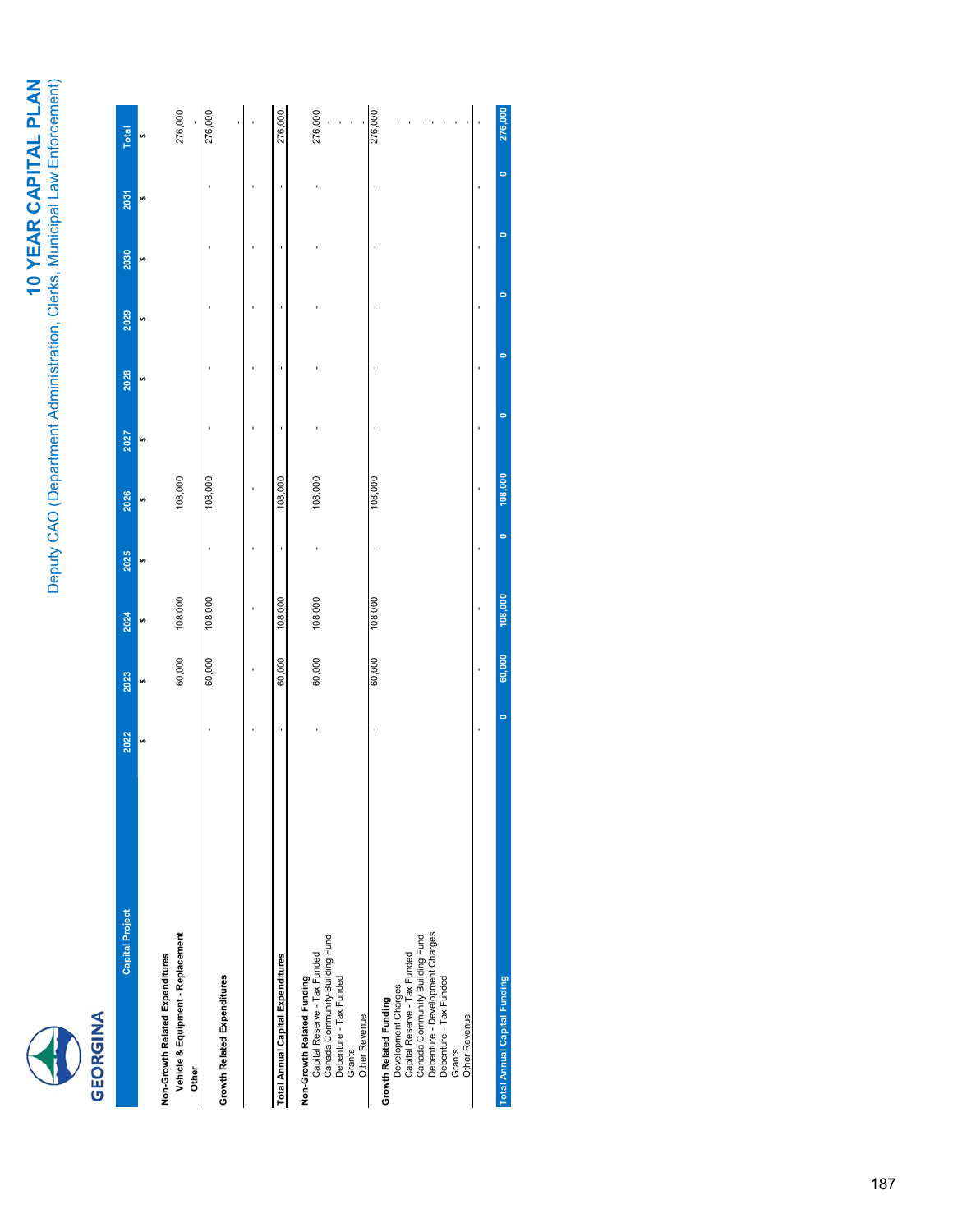# GEORGINA

| <b>Capital Project</b>                                               | 2022      | 2023       | 2024      | 2025      | 2026      | 2027      | 2028      | 2029      | 2030      | 2031      | Total      |
|----------------------------------------------------------------------|-----------|------------|-----------|-----------|-----------|-----------|-----------|-----------|-----------|-----------|------------|
|                                                                      |           |            |           |           |           |           |           | tĄ        |           |           |            |
| Vehicles & Equipment Replacements<br>Non-Growth Related Expenditures |           | 11,000     | 67,000    | 84,000    | 55,000    | 5,000     | 1,000     | 400,000   | 114,000   |           | 737,000    |
| SLT-Interior Design Consultants (seating)                            |           | 25,000     |           |           |           |           |           |           |           |           | 25,000     |
| SLT-AODA & Seating Replacement                                       |           | 450,000    |           |           |           |           |           |           |           |           | 450,000    |
| GPV-AODA Accessibility (Train Station/Post Office)                   | 50,000    |            |           |           |           |           |           |           |           |           | 50,000     |
| York Catholic District School Board<br>Facilities                    |           | 410,000    |           |           |           |           |           |           |           |           | 410,000    |
| Building Condition Assessment Program                                |           | 1,600,000  | 1,300,000 | 1,400,000 | 1,500,000 | 1,600,000 | 1,700,000 | 1,800,000 | 1,900,000 | 2,000,000 | 14,800,000 |
| Replacement of HVAC at Noble House (BCA 2022)                        | 20,000    |            |           |           |           |           |           |           |           |           | 20,000     |
| Sump Pump Rebuilds Georgina Leisure Pool (BCA)                       | 20,000    |            |           |           |           |           |           |           |           |           | 20,000     |
| HVAC Unit Replacements (SLT/Club 55 X2)                              | 80,000    |            |           |           |           |           |           |           |           |           | 80,000     |
| HVAC Unit Replacements (Pef Lions Hall)                              | 100,000   |            |           |           |           |           |           |           |           |           | 100,000    |
| HVAC Unit Replacements (SLT, Pef Lions Hall, Kes FSX3)               | 50,000    |            |           |           |           |           |           |           |           |           | 50,000     |
| Perferlaw Library Carpet Replacement                                 | 30,000    |            |           |           |           |           |           |           |           |           | 30,000     |
| SLT - Concrete Loading Dock Repairs                                  | 50,000    |            |           |           |           |           |           |           |           |           | 50,000     |
| AODA - Kin Hall Exterior Ramp                                        | 120,000   |            |           |           |           |           |           |           |           |           | 120,000    |
| Other Facilities                                                     |           |            | 400,000   | 400,000   | 400,000   | 400,000   | 400,000   | 400,000   | 400,000   | 400,000   | 3,200,000  |
| ROC Ski Lift                                                         | 150,000   |            |           |           |           |           |           |           |           |           | 150,000    |
| Dehumidifiers on the Green Rink Pad, Georgina Ice Palace             | 75,000    |            |           |           |           |           |           |           |           |           | 75,000     |
| Port Bolster Hall - Concrete Floor Coating                           | 16,000    |            |           |           |           |           |           |           |           |           | 16,000     |
| Create Office/Meeting Space - LINK                                   |           | 30,000     |           |           |           |           |           |           |           |           | 30,000     |
| G<br>SLT/Club 55 Marquee - Replace existing Marquee portion to       |           | 60,000     |           |           |           |           |           |           |           |           | 60,000     |
| CC Walkway                                                           |           | 18,000     |           |           |           |           |           |           |           |           | 18,000     |
| ROC - Hill Lighting                                                  |           | 30,000     |           |           |           |           |           |           |           |           | 30,000     |
| Port Bolster Hall Door Replacement                                   |           | 12,000     |           |           |           |           |           |           |           |           | 12,000     |
| Georgina Ice Palace Chiller Replacement                              |           | 340,000    |           |           |           |           |           |           |           |           | 340,000    |
| Chiller Gasket Replacement - Georgina Sutton Arena                   | 20,000    |            |           |           |           |           |           |           |           |           | 20,000     |
| Oil Separator Replacement GSA (TSSA Recommendation)                  | 25,000    |            |           |           |           |           |           |           |           |           | 25,000     |
| Egypt Yard Furnace                                                   |           | 35,000     |           |           |           |           |           |           |           |           | 35,000     |
| Roads Yards Security Improvements                                    |           | 55,000     |           |           |           |           |           |           |           |           | 55,000     |
| Melting Pit-Georgina Ice Palace                                      |           | 355,000    |           |           |           |           |           |           |           |           | 355,000    |
| Civic Centre (Cash Flow)                                             |           | 11,945,000 |           |           |           |           |           |           |           |           | 11,945,000 |
| Pefferlaw Recreation Opportunities                                   | 1,446,750 |            |           |           |           |           |           |           |           |           | 1,446,750  |
| Electric Car Charges (22-MQ-04)                                      | 60,000    |            |           |           |           |           |           |           |           |           | 60,000     |
| Boom on the Maskinonge River (22-MQ-01)                              | 20,000    |            |           |           |           |           |           |           |           |           | 20,000     |
| Improvements to High Street - Minor Capital (22-FS-04)               | 20,000    |            |           |           |           |           |           |           |           |           | 20,000     |
| Dog park - ROC property (Leash Free) (22-DN-02)                      | 100,000   |            |           |           |           |           |           |           |           |           | 100,000    |
| Parks                                                                |           |            |           |           |           |           |           |           |           |           |            |
| Playground replacements                                              |           | 400,000    | 400,000   | 400,000   | 400,000   | 400,000   | 400,000   | 400,000   | 400,000   | 400,000   | 3,600,000  |
| Sutton Multi Use Path Construction                                   |           | 1,200,000  |           |           |           |           |           |           |           |           | 1,200,000  |
| Picnic Table Replacement                                             | 50,000    | 100,000    | 100,000   | 100,000   | 100,000   | 100,000   | 100,000   | 100,000   | 100,000   | 100,000   | 950,000    |
| Waterfront Parks Master Plan (Town portion)                          | 175,200   |            |           |           |           |           |           |           |           |           | 175,200    |
| Vehicle and Equipment Replacements                                   |           | 343,000    | 261,000   | 1,368,000 | 548,000   | 1,239,000 | 446,000   | 1,083,000 | 500,000   | 500,000   | 6,288,000  |
|                                                                      | 2,677,950 | 17,419,000 | 2,528,000 | 3,752,000 | 3,003,000 | 3,744,000 | 3,047,000 | 4,183,000 | 3,414,000 | 3,400,000 | 47,167,950 |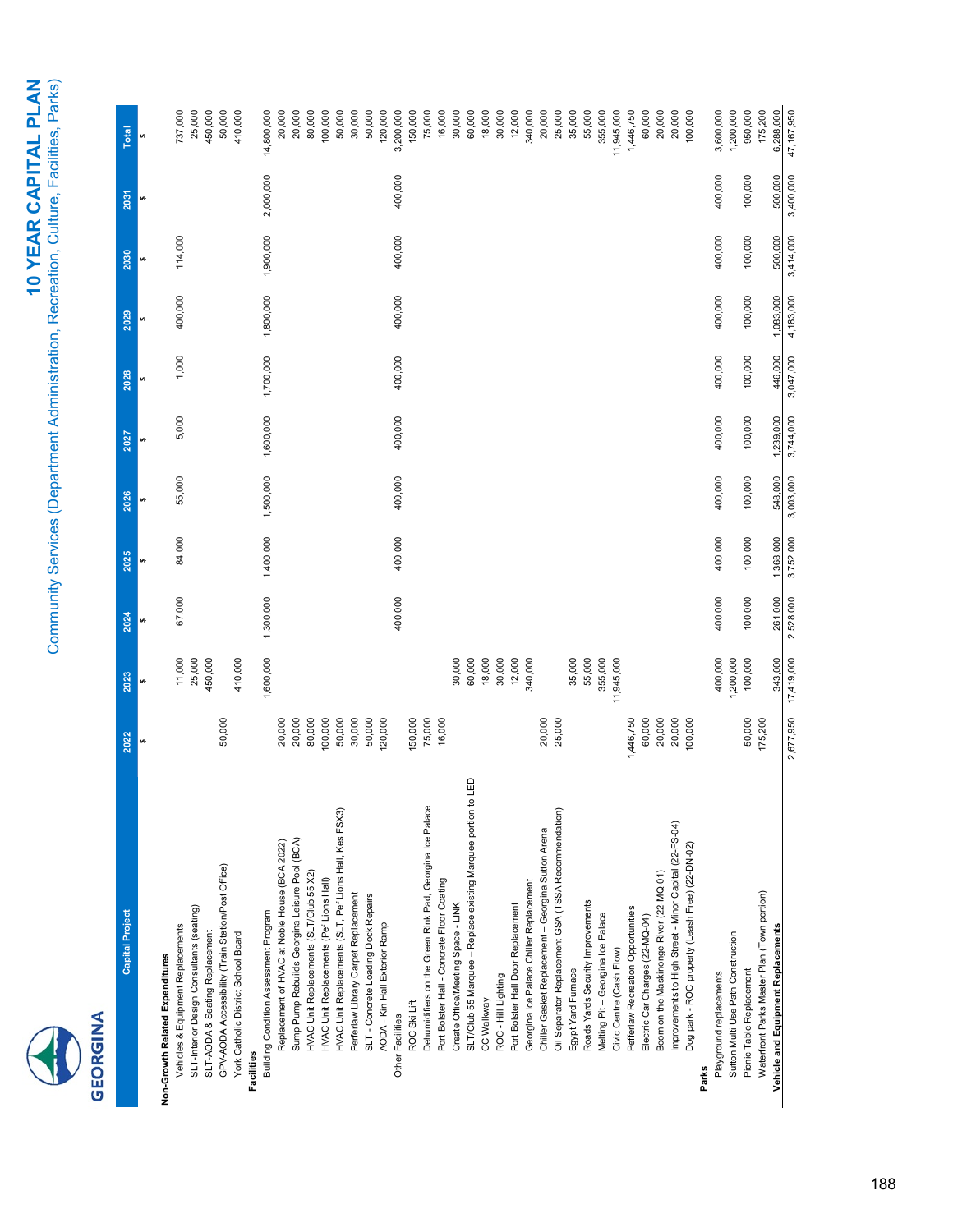| <b>Capital Project</b>                                                                                                                                                                                                                                                                                | 2022                                                                                                                                                       | 2023       | 2024      | 2025      | 2026      | 2027      | 2028      | 2029      | 2030      | 2031      | <b>Total</b> |
|-------------------------------------------------------------------------------------------------------------------------------------------------------------------------------------------------------------------------------------------------------------------------------------------------------|------------------------------------------------------------------------------------------------------------------------------------------------------------|------------|-----------|-----------|-----------|-----------|-----------|-----------|-----------|-----------|--------------|
|                                                                                                                                                                                                                                                                                                       |                                                                                                                                                            |            |           |           |           |           |           |           |           | မာ        | မာ           |
| <b>Growth Related Expenditures</b><br>MURC (Cash flow)                                                                                                                                                                                                                                                | 20,722,000                                                                                                                                                 | 8,600,000  |           |           |           |           |           |           |           |           | 29,322,000   |
| Treasure Hill: Village Square/ Trails<br>Parks                                                                                                                                                                                                                                                        | 840,000                                                                                                                                                    |            |           |           |           |           |           |           |           |           | 840,000      |
| Simcoe Landing Phase 9: Village Square                                                                                                                                                                                                                                                                |                                                                                                                                                            | 447,000    |           |           |           |           |           |           |           |           | 447,000      |
| Simcoe Landing Phase 9: Neighbourhood Park                                                                                                                                                                                                                                                            |                                                                                                                                                            | 1,750,000  |           |           |           |           |           |           |           |           | 1,750,000    |
| Ainslie (Catering Road): Village Square Design/Construction                                                                                                                                                                                                                                           |                                                                                                                                                            |            | 259,000   |           |           |           |           |           |           |           | 259,000      |
| Ainslie (Catering Road): Trail Head/Trails Design/Construction                                                                                                                                                                                                                                        |                                                                                                                                                            |            | 517,000   |           |           |           |           |           |           |           | 517,000      |
| Greystone: Linear Park/ Trail Design/Construction                                                                                                                                                                                                                                                     |                                                                                                                                                            |            |           | 500,000   |           |           |           |           |           |           | 500,000      |
| Crew Cab                                                                                                                                                                                                                                                                                              |                                                                                                                                                            |            |           | 67,000    |           |           |           |           |           |           | 67,000       |
| Parks and Park Buildings                                                                                                                                                                                                                                                                              |                                                                                                                                                            |            |           |           | 550,000   | 997,000   | 2,900,000 | 579,000   | 1,500,000 | 1,750,000 | 8,276,000    |
| Service Truck                                                                                                                                                                                                                                                                                         |                                                                                                                                                            | 100,000    |           |           |           |           |           |           |           |           | 100,000      |
| Waterfront Parks Master Plan (DC portion)                                                                                                                                                                                                                                                             | 34,800                                                                                                                                                     |            |           |           |           |           |           |           |           |           | 34,800       |
| Vehicles and Equipment                                                                                                                                                                                                                                                                                |                                                                                                                                                            | 100,000    |           | 200,000   | 175,000   |           |           |           | 750,000   |           | 1,225,000    |
|                                                                                                                                                                                                                                                                                                       | 21,596,800                                                                                                                                                 | 10,997,000 | 776,000   | 767,000   | 725,000   | 997,000   | 2,900,000 | 579,000   | 2,250,000 | 1,750,000 | 43,337,800   |
| Total Annual Capital Expenditures                                                                                                                                                                                                                                                                     | 24,274,750                                                                                                                                                 | 28,416,000 | 3,304,000 | 4,519,000 | 3,728,000 | 4,741,000 | 5,947,000 | 4,762,000 | 5,664,000 | 5,150,000 | 90,505,750   |
|                                                                                                                                                                                                                                                                                                       |                                                                                                                                                            |            |           |           |           |           |           |           |           |           |              |
| Capital Reserve - Tax Funded<br>Non-Growth Related Funding                                                                                                                                                                                                                                            | 2,652,950                                                                                                                                                  | 5,474,000  | 2,528,000 | 3,752,000 | 3,003,000 | 3,744,000 | 3,047,000 | 4,183,000 | 3,414,000 | 3,400,000 | 35,197,950   |
| Canada Community-Building Fund<br>Debenture - Tax Funded                                                                                                                                                                                                                                              |                                                                                                                                                            | 11,945,000 |           |           |           |           |           |           |           |           | 11,945,000   |
| Other Revenue<br>Grants                                                                                                                                                                                                                                                                               | 25,000                                                                                                                                                     |            |           |           |           |           |           |           |           |           | 25,000       |
|                                                                                                                                                                                                                                                                                                       | 2,677,950                                                                                                                                                  | 17,419,000 | 2,528,000 | 3,752,000 | 3,003,000 | 3,744,000 | 3,047,000 | 4,183,000 | 3,414,000 | 3,400,000 | 47,167,950   |
| Growth Related Funding                                                                                                                                                                                                                                                                                |                                                                                                                                                            |            |           |           |           |           |           |           |           |           |              |
| Capital Reserve - Tax Funded<br>Development Charges                                                                                                                                                                                                                                                   | 874,800                                                                                                                                                    | 2,397,000  | 776,000   | 767,000   | 725,000   | 997,000   | 2,900,000 | 579,000   | 2,250,000 | 1,750,000 | 14,015,800   |
| Canada Community-Building Fund                                                                                                                                                                                                                                                                        |                                                                                                                                                            |            |           |           |           |           |           |           |           |           |              |
| Debenture - Development Charges                                                                                                                                                                                                                                                                       | 20,722,000                                                                                                                                                 | 8,600,000  |           |           |           |           |           |           |           |           | 29,322,000   |
| Debenture - Tax Funded                                                                                                                                                                                                                                                                                |                                                                                                                                                            |            |           |           |           |           |           |           |           |           |              |
| Other Revenue<br>Grants                                                                                                                                                                                                                                                                               |                                                                                                                                                            |            |           |           |           |           |           |           |           |           |              |
|                                                                                                                                                                                                                                                                                                       | 21,596,800                                                                                                                                                 | 10,997,000 | 776,000   | 767,000   | 725,000   | 000,766   | 2,900,000 | 579,000   | 2,250,000 | 1,750,000 | 43,337,800   |
| <b>Total Annual Capital Funding</b>                                                                                                                                                                                                                                                                   | 24,274,750                                                                                                                                                 | 28,416,000 | 3,304,000 | 4,519,000 | 3,728,000 | 4,741,000 | 5,947,000 | 4,762,000 | 5,664,000 | 5,150,000 | 90,505,750   |
| * There is approximately a \$25 million back log in facility repairs and rehabilitations as identified in the building condition assessments that is not identified in the 10 year capital plan due to funding constraints. (20<br>* Parks - Potential capital improvements to waterfront parks based | on the upcoming Waterfront Parks Masterplan have not been included in the ten year forecast at this time. They will be included after phase 3 is complete. |            |           |           |           |           |           |           |           |           |              |
|                                                                                                                                                                                                                                                                                                       |                                                                                                                                                            |            |           |           |           |           |           |           |           |           |              |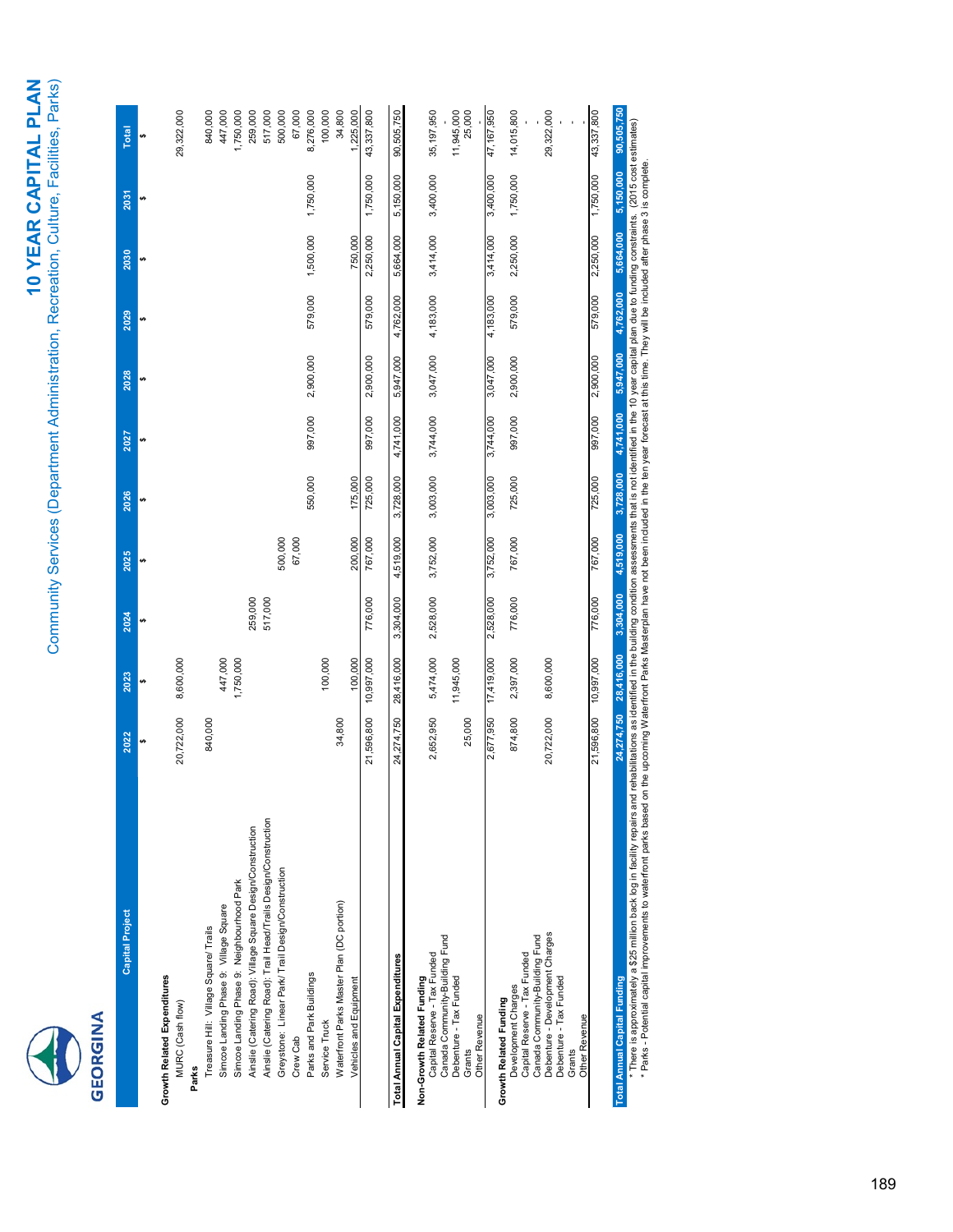## **GEORGINA**

# 10 YEAR CAPITAL PLAN **10 YEAR CAPITAL PLAN**

Development Services (Department Administration, Building, Policy Planning, Development Planning,<br>Economic Development, Development Engineering) Development Services (Department Administration, Building, Policy Planning, Development Planning,

Economic Development, Development Engineering)

| <b>Capital Project</b>                                                 | 2022      | 2023                 | 2024    | 2025              | 2026                              | 2027   | 2028    | 2029    | 2030      | 2031                 | <b>Total</b>         |
|------------------------------------------------------------------------|-----------|----------------------|---------|-------------------|-----------------------------------|--------|---------|---------|-----------|----------------------|----------------------|
|                                                                        | $\bullet$ |                      |         |                   | ↮                                 |        | ↮       |         | ₩         | <b>SA</b>            | ↮                    |
| Non-Growth Related Expenditures                                        |           |                      |         |                   |                                   |        |         |         |           |                      |                      |
| Vehicle Replacements                                                   |           |                      |         |                   |                                   | 60,000 |         |         |           |                      | 60,000               |
| Economic Strategy                                                      |           | 30,000               |         |                   |                                   |        | 60,000  |         |           |                      | 90,000               |
|                                                                        |           | 30,000               |         |                   |                                   | 60,000 | 60,000  |         |           |                      | 150,000              |
| <b>Growth Related Expenditures</b>                                     |           |                      |         |                   |                                   |        |         |         |           |                      |                      |
| Queensway North Urbanization (Church to Old Homestead) fully urbanized |           |                      |         |                   | 5,145,000                         |        |         |         |           |                      | 5,145,000            |
| Keswick Service Area - Sidewalks and Streetlights                      |           |                      |         | 2,456,000         |                                   |        |         |         |           | 2,455,000            | 4,911,000            |
| New watermain on Old Homestead Road                                    |           |                      |         |                   | 3,696,000                         |        |         |         |           |                      | 3,696,000            |
| Road<br>New trunk watermain on The Queensway North to Old Homestead    |           |                      |         |                   | 1,168,000                         |        |         |         |           |                      | 1,168,000            |
| New trunk watermain on Glenwoods Avenue                                |           |                      |         |                   | 1,176,000                         |        |         |         |           |                      | 1,176,000            |
| The Queensway South Sewer                                              |           |                      | 546,000 |                   |                                   |        |         |         |           |                      | 546,000              |
| Black River Rd Sidewalk / Multi-Use Path                               |           | 1,069,000            |         |                   |                                   |        |         |         |           |                      | 1,069,000            |
| Lorne Street Sewer                                                     |           |                      |         | 101,000           |                                   |        |         |         |           |                      | 101,000              |
| Dalton Road Sewer                                                      |           |                      |         | 168,000           |                                   |        |         |         |           |                      | 168,000              |
| High Street Sanitary Sewer                                             |           | 1,215,000            |         |                   |                                   |        |         |         | 1,215,000 |                      | 2,430,000            |
| Stormwater Model/Masterplan                                            |           |                      | 250,000 |                   |                                   |        |         | 50,000  |           |                      | 300,000              |
| Keswick Business Park Secondary Plan                                   |           |                      |         |                   |                                   |        | 60,000  |         |           |                      | 60,000               |
| Sutton/Jackson's Point Secondary Plan                                  |           |                      | 85,000  |                   |                                   |        |         |         |           |                      | 85,000               |
| Pefferlaw Secondary Plan                                               |           | 75,000               |         |                   |                                   |        |         |         |           |                      | 75,000               |
| Planning Applications Fee Review                                       |           |                      | 30,000  |                   |                                   |        |         | 30,000  |           |                      | 60,000               |
| Miscellaneous Planning Studies                                         |           |                      |         | 30,000            |                                   | 30,000 |         | 30,000  |           |                      | 90,000               |
| Ten Year OP Update and Review                                          |           |                      |         |                   | 100,000                           |        |         |         |           |                      | 100,000              |
| Building By-law Update                                                 |           |                      |         | 20,000            |                                   |        |         |         |           |                      | 20,000               |
| Zoning By-law Update                                                   |           | 150,000              |         |                   |                                   |        |         |         |           |                      | 150,000              |
| Development Engineering Design Criteria Review                         | 65,000    |                      |         |                   |                                   |        |         |         |           |                      | 65,000               |
|                                                                        | 65,000    | 2,509,000            | 911,000 | 2,775,000         | 11,285,000                        | 30,000 | 60,000  | 110,000 | 1,215,000 | 2,455,000            | 21,415,000           |
| <b>Total Annual Capital Expenditures</b>                               | 65,000    | 2,539,000            | 911,000 | 2,775,000         | 11,285,000                        | 90,000 | 120,000 | 110,000 | 1,215,000 | 2,455,000            | 21,565,000           |
| Non-Growth Related Funding                                             |           |                      |         |                   |                                   |        |         |         |           |                      |                      |
| Canada Community-Building Fund<br>Capital Reserve - Tax Funded         |           | 30,000               |         |                   |                                   | 60,000 | 60,000  |         |           |                      | 150,000              |
| Debenture - Tax Funded                                                 |           |                      |         |                   |                                   |        |         |         |           |                      |                      |
| Other Revenue<br>Grants                                                |           |                      |         |                   |                                   |        |         |         |           |                      |                      |
| Growth Related Funding                                                 |           | 30,000               |         |                   |                                   | 60,000 | 60,000  |         |           |                      | 150,000              |
| Development Charges                                                    | 65,000    |                      | 567,000 | 2,084,000         |                                   | 30,000 | 60,000  | 110,000 | 1,215,000 |                      | 15,694,000           |
| Capital Reserve - Tax Funded                                           |           | 2,153,000<br>356,000 |         | 131,000<br>62,000 | 7,582,000<br>2,573,000<br>546,000 |        |         |         |           | 1,828,000<br>130,000 | 3,190,000<br>952,000 |
| Capital Reserve - Rate Funded                                          |           |                      | 344,000 |                   |                                   |        |         |         |           |                      |                      |
| Debenture - Development Charges<br>Canada Community-Building Fund      |           |                      |         |                   |                                   |        |         |         |           |                      |                      |
| Debenture - Tax Funded                                                 |           |                      |         |                   |                                   |        |         |         |           |                      |                      |
| Grants                                                                 |           |                      |         | 498,000           | 584,000                           |        |         |         |           | 497,000              | 1,579,000            |
| Other Revenue                                                          |           |                      |         |                   |                                   |        |         |         |           |                      |                      |

65,000 2,509,000 911,000 2,775,000 11,285,000 30,000 60,000 110,000 1,215,000 2,455,000 21,415,000

584,000 11,285,000

90,000 30,000

60,000 120,000

21,565,000

110,000 1,215,000 2,455,000

110,000 1,215,000 2,455,000

1,579,000 21,415,000 **Total Annual Capital Funding 65,000 2,539,000 911,000 2,775,000 11,285,000 90,000 120,000 110,000 1,215,000 2,455,000 21,565,000**

2,539,000

65,000

**Total Annual Capital Funding** 

911,000 2,775,000 11,285,000

2,775,000 498,000

911,000

65,000 2,509,000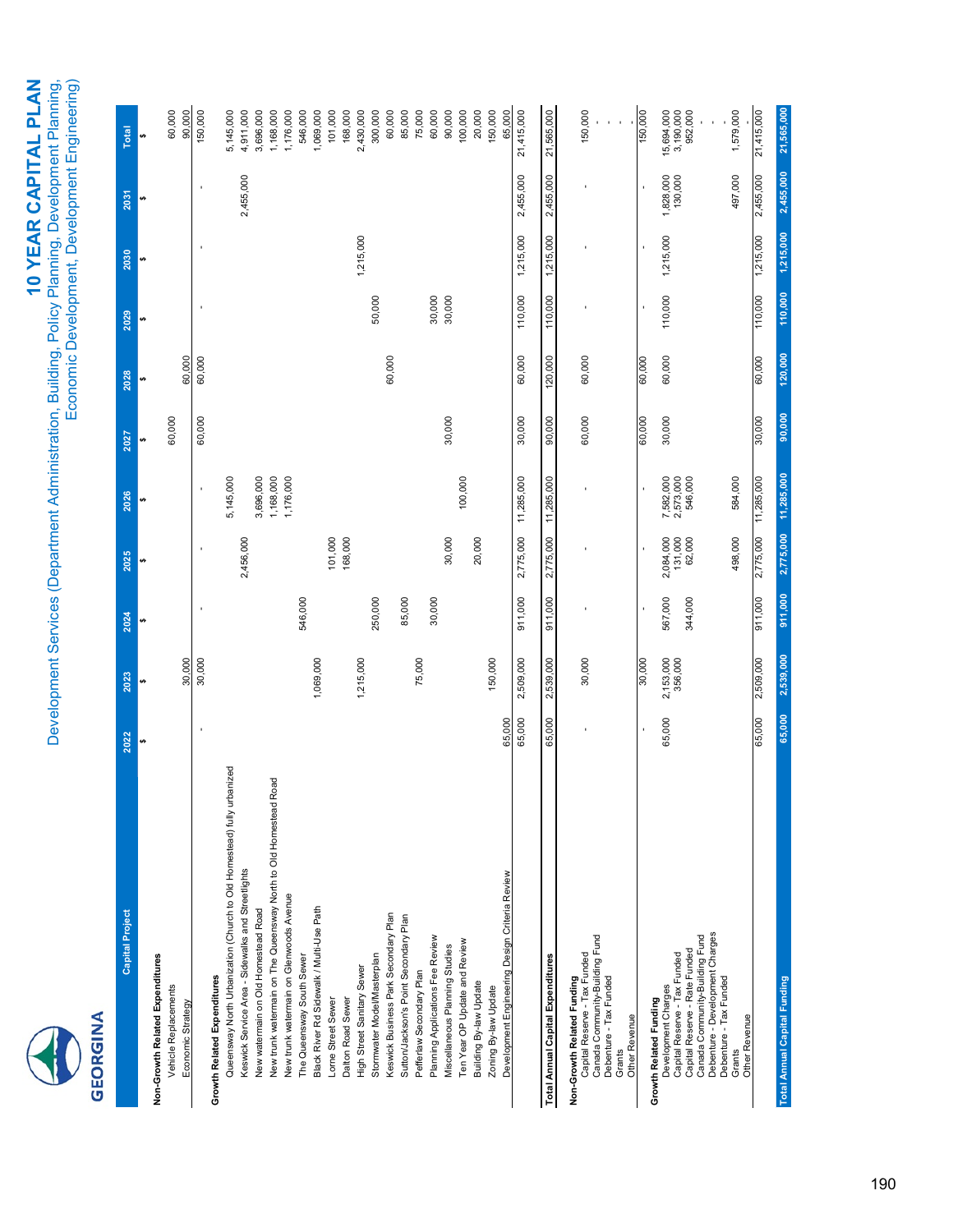## 10 YEAR CAPITAL PLAN<br>Georgina Public Libraries **10 YEAR CAPITAL PLAN** Georgina Public Libraries



| <b>Capital Project</b>                     | 2022   | 2023    | 2024    | 2025    | 2026    | 2027    | 2028    | 2029    | 2030    | 2031   | Total     |
|--------------------------------------------|--------|---------|---------|---------|---------|---------|---------|---------|---------|--------|-----------|
|                                            |        | မာ      | v9      |         |         |         |         |         | v9      |        |           |
| Non-Growth Related Expenditures            |        |         |         |         |         |         |         |         |         |        |           |
| <b>Minor Capital</b>                       | 9,500  | 42,000  | 17,000  | 10,000  | 10,000  | 10,000  | 10,000  | 10,000  | 10,000  | 10,000 | 138,500   |
| Library Plans (Master Plan/Strategic Plan) | 40,000 |         |         | 40,000  | 50,000  |         |         | 40,000  |         |        | 170,000   |
|                                            | 49,500 | 42,000  | 17,000  | 50,000  | 60,000  | 10,000  | 10,000  | 50,000  | 10,000  | 10,000 | 308,500   |
| Growth Related Expenditures                |        |         |         |         |         |         |         |         |         |        |           |
| Additional Collection Materials            |        |         | 100,000 | 100,000 | 100,000 | 100,000 | 100,000 | 100,000 | 100,000 | 10,000 | 710,000   |
| MURC Makerspace equipment                  |        | 200,000 |         |         |         |         |         |         |         |        | 200,000   |
|                                            |        | 200,000 | 100,000 | 100,000 | 100,000 | 100,000 | 100,000 | 100,000 | 100,000 | 10,000 | 910,000   |
| Total Annual Capital Expenditures          | 49,500 | 242,000 | 117,000 | 150,000 | 160,000 | 110,000 | 110,000 | 150,000 | 110,000 | 20,000 | 1,218,500 |
| Non-Growth Related Funding                 |        |         |         |         |         |         |         |         |         |        |           |
| Capital Reserve - Tax Funded               | 49,500 | 42,000  | 17,000  | 50,000  | 60,000  | 10,000  | 10,000  | 50,000  | 10,000  | 10,000 | 308,500   |
| Canada Community-Building Fund             |        |         |         |         |         |         |         |         |         |        |           |
| Debenture - Tax Funded                     |        |         |         |         |         |         |         |         |         |        |           |
| Grants                                     |        |         |         |         |         |         |         |         |         |        |           |
| Other Revenue                              |        |         |         |         |         |         |         |         |         |        |           |
|                                            | 49,500 | 42,000  | 17,000  | 50,000  | 60,000  | 10,000  | 10,000  | 50,000  | 10,000  | 10,000 | 308,500   |
| Growth Related Funding                     |        |         |         |         |         |         |         |         |         |        |           |
| Development Charges                        |        | 200,000 | 100,000 | 100,000 | 100,000 | 100,000 | 100,000 | 100,000 | 100,000 | 10,000 | 910,000   |
| Capital Reserve - Tax Funded               |        |         |         |         |         |         |         |         |         |        |           |
| Canada Community-Building Fund             |        |         |         |         |         |         |         |         |         |        |           |
| Debenture - Development Charges            |        |         |         |         |         |         |         |         |         |        |           |
| Debenture - Tax Funded                     |        |         |         |         |         |         |         |         |         |        |           |
| Grants                                     |        |         |         |         |         |         |         |         |         |        |           |
| Other Revenue                              |        |         |         |         |         |         |         |         |         |        |           |
|                                            |        | 200,000 | 100,000 | 100,000 | 100,000 | 100,000 | 100,000 | 100,000 | 100,000 | 10,000 | 910,000   |
| <b>Total Annual Capital Funding</b>        | 49,500 | 242,000 | 117,000 | 150,000 | 160,000 | 110,000 | 110,000 | 150,000 | 110,000 | 20,000 | 1,218,500 |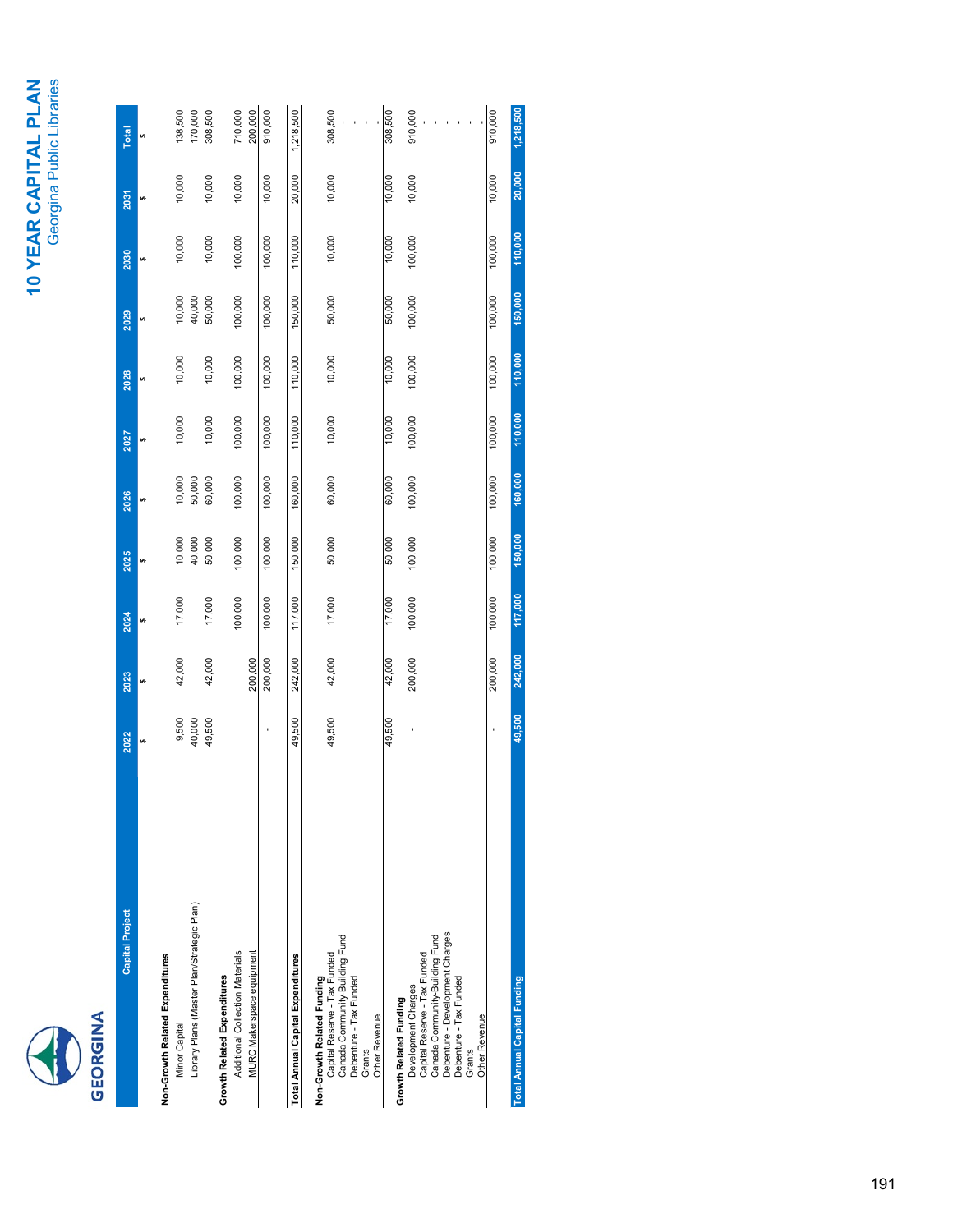|  | ÷ |
|--|---|
|  |   |

| <b>Capital Project</b>                                         | 2022   | 2023   | 2024   | 2025   | 2026   | 2027   | 2028   | 2029   | 2030   | 2031   | Total             |
|----------------------------------------------------------------|--------|--------|--------|--------|--------|--------|--------|--------|--------|--------|-------------------|
|                                                                | U)     |        | s,     | ₩      | u)     |        | s,     | s,     | s,     | ₩      | s,                |
| Non-Growth Related Expenditures                                |        |        |        |        |        |        |        |        |        |        |                   |
| Resident service delivery satisfaction survey                  |        | 15,000 |        |        |        |        |        |        |        |        | 15,000<br>150,000 |
| 2023-2026 Corporate Strategic Plan                             | 50,000 |        |        |        | 50,000 |        |        |        | 50,000 |        |                   |
| Develop a Corporate Sustainability Plan                        | 40,000 |        |        |        |        |        |        |        |        |        |                   |
| <b>Minor Capital</b>                                           |        | 10,000 | 10,000 | 10,000 | 10,000 | 10,000 | 10,000 | 10,000 | 10,000 | 10,000 | 40,000<br>90,000  |
|                                                                | 90,000 | 25,000 | 10,000 | 10,000 | 60,000 | 10,000 | 10,000 | 10,000 | 60,000 | 10,000 | 295,000           |
| Growth Related Expenditures                                    |        |        |        |        |        |        |        |        |        |        |                   |
|                                                                |        |        |        | t      |        |        |        |        |        |        |                   |
| Total Annual Capital Expenditures                              | 90,000 | 25,000 | 10,000 | 10,000 | 60,000 | 10,000 | 10,000 | 10,000 | 60,000 | 10,000 | 295,000           |
|                                                                |        |        |        |        |        |        |        |        |        |        |                   |
| Non-Growth Related Funding                                     |        |        |        |        |        |        |        |        |        |        |                   |
| Canada Community-Building Fund<br>Capital Reserve - Tax Funded | 90,000 | 25,000 | 10,000 | 10,000 | 60,000 | 10,000 | 10,000 | 10,000 | 60,000 | 10,000 | 295,000           |
| Debenture - Tax Funded                                         |        |        |        |        |        |        |        |        |        |        |                   |
| Grants                                                         |        |        |        |        |        |        |        |        |        |        |                   |
| Other Revenue                                                  |        |        |        |        |        |        |        |        |        |        |                   |
|                                                                | 90,000 | 25,000 | 10,000 | 10,000 | 60,000 | 10,000 | 10,000 | 10,000 | 60,000 | 10,000 | 295,000           |
| Growth Related Funding                                         |        |        |        |        |        |        |        |        |        |        |                   |
| Development Charges                                            |        |        |        |        |        |        |        |        |        |        |                   |
| Capital Reserve - Tax Funded                                   |        |        |        |        |        |        |        |        |        |        |                   |
| Canada Community-Building Fund                                 |        |        |        |        |        |        |        |        |        |        |                   |
| Debenture - Development Charges                                |        |        |        |        |        |        |        |        |        |        |                   |
| Debenture - Tax Funded                                         |        |        |        |        |        |        |        |        |        |        |                   |
| Grants                                                         |        |        |        |        |        |        |        |        |        |        |                   |
| Other Revenue                                                  |        |        |        |        |        |        |        |        |        |        |                   |
|                                                                |        |        |        |        |        |        |        |        |        |        |                   |

**Total Annual Capital Funding 90,000 25,000 10,000 10,000 60,000 10,000 10,000 10,000 60,000 10,000 295,000**

 $10,000$ 

25,000

90,000

**Total Annual Capital Funding** 

295,000

 $10,000$ 

60,000

10,000

 $10,000$ 

 $10,000$ 

60,000

 $10,000$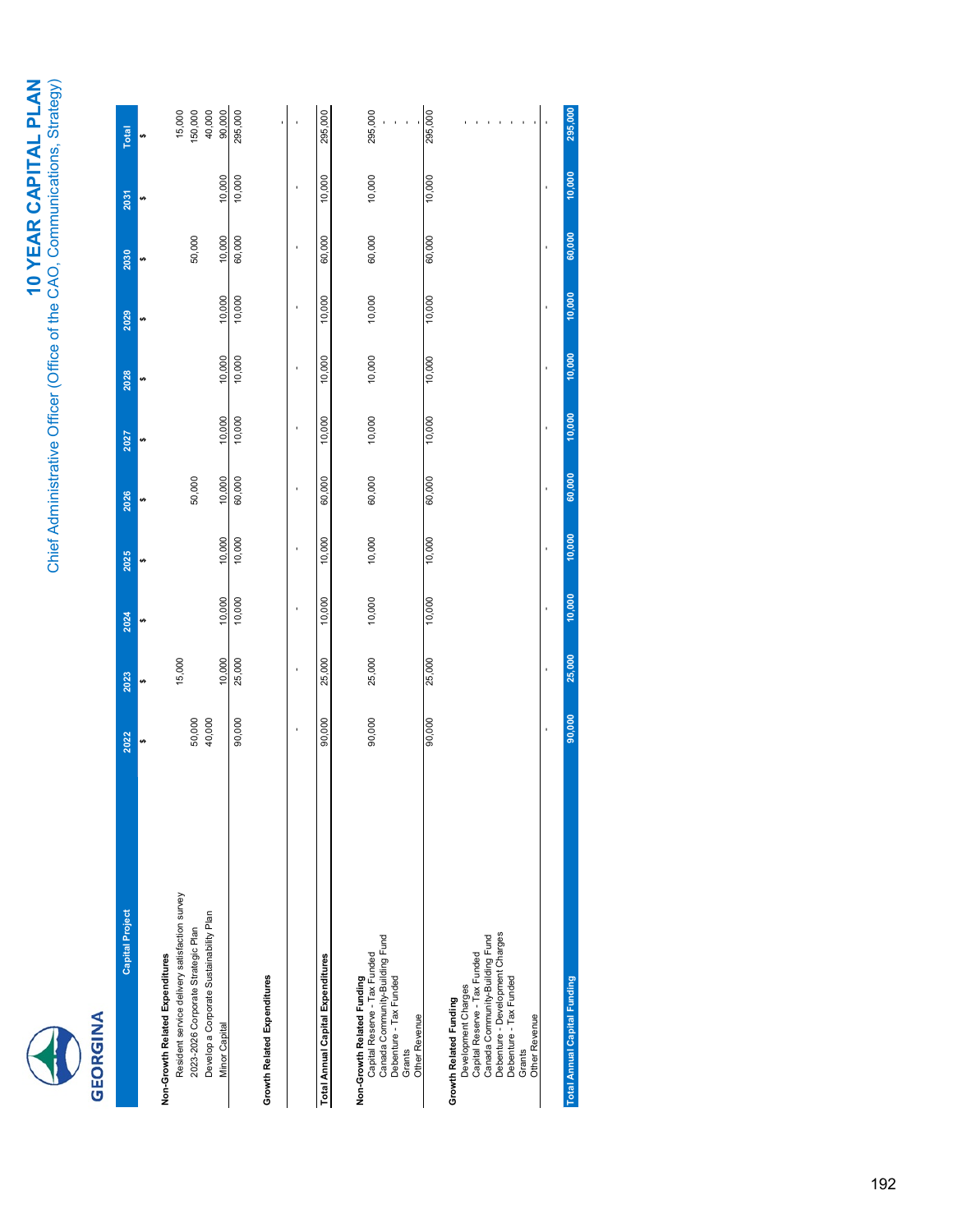# **10 YEAR CAPITAL PLAN**<br>Human Resources **10 YEAR CAPITAL PLAN**



Human Resources

| 1<br>5<br>0<br>0<br>0<br>0<br>1                                                                                                                                                                         |      |        |        |        |                |        |                |        |        |        |        |
|---------------------------------------------------------------------------------------------------------------------------------------------------------------------------------------------------------|------|--------|--------|--------|----------------|--------|----------------|--------|--------|--------|--------|
| <b>Capital Project</b>                                                                                                                                                                                  | 2022 | 2023   | 2024   | 2025   | 2026           | 2027   | 2028           | 2029   | 2030   | 2031   | Total  |
|                                                                                                                                                                                                         | u)   | s,     | မာ     | v)     |                | u)     | v)             | s,     | s,     | v)     |        |
| Non-Growth Related Expenditures<br><b>Minor Capital</b>                                                                                                                                                 |      | 10,000 | 10,000 | 10,000 | 10,000         | 10,000 | 10,000         | 10,000 | 10,000 | 10,000 | 90,000 |
|                                                                                                                                                                                                         |      | 10,000 | 10,000 | 10,000 | 10,000         | 10,000 | 10,000         | 10,000 | 10,000 | 10,000 | 90,000 |
| Growth Related Expenditures                                                                                                                                                                             |      |        |        |        |                |        |                |        |        |        |        |
|                                                                                                                                                                                                         |      | ı      | ï      |        | $\overline{1}$ | ï      | $\overline{1}$ | ı      | ï      |        |        |
| <b>Total Annual Capital Expenditures</b>                                                                                                                                                                |      | 10,000 | 10,000 | 10,000 | 10,000         | 10,000 | 10,000         | 10,000 | 10,000 | 10,000 | 90,000 |
| Canada Community-Building Fund<br>Capital Reserve - Tax Funded<br>Non-Growth Related Funding<br>Debenture - Tax Funded<br>Other Revenue<br>Grants                                                       |      | 10,000 | 10,000 | 10,000 | 10,000         | 10,000 | 10,000         | 10,000 | 10,000 | 10,000 | 90,000 |
|                                                                                                                                                                                                         |      | 10,000 | 10,000 | 10,000 | 10,000         | 10,000 | 10,000         | 10,000 | 10,000 | 10,000 | 90,000 |
| Debenture - Development Charges<br>Canada Community-Building Fund<br>Capital Reserve - Tax Funded<br>Debenture - Tax Funded<br>Development Charges<br>Growth Related Funding<br>Other Revenue<br>Grants |      |        |        |        |                |        |                |        |        |        |        |
|                                                                                                                                                                                                         |      | ï      | J.     | t      | j              | j      | ï              | ï      | ï      | t      |        |
| <b>Total Annual Capital Funding</b>                                                                                                                                                                     | o    | 10,000 | 10,000 | 10,000 | 10,000         | 10,000 | 10,000         | 10,000 | 10,000 | 10,000 | 90,000 |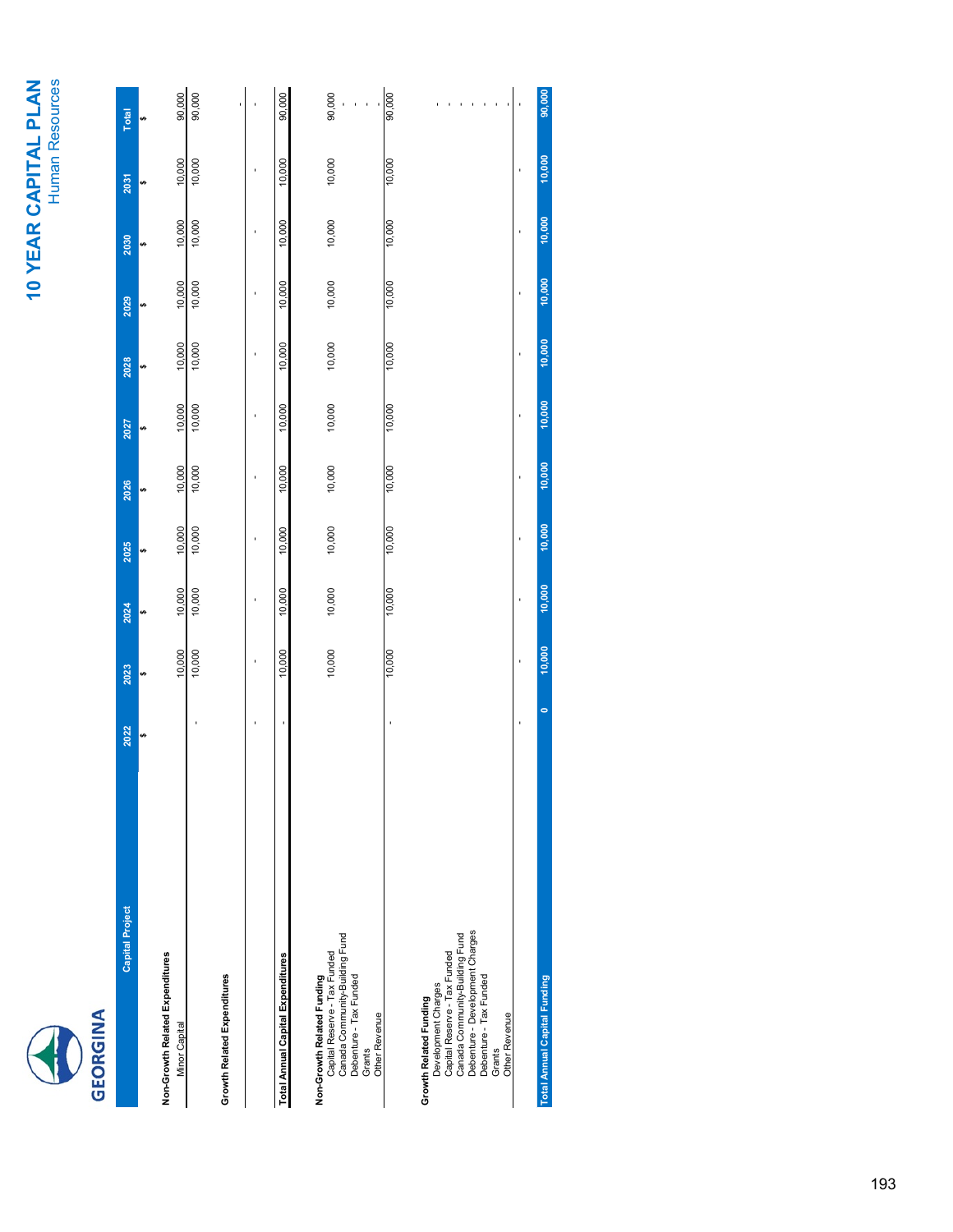



| <b>Consolidated Discretionary Reserves</b>                                                                                    | \$                                          | \$           |
|-------------------------------------------------------------------------------------------------------------------------------|---------------------------------------------|--------------|
| <b>Projected Opening Balance</b>                                                                                              |                                             | 52,919,530   |
| Contributions:                                                                                                                |                                             | 11,013,160   |
| Draws:<br>Carry Forward Capital Projects<br><b>Current Capital Projects</b><br><b>Current Operating Draws</b><br>Total Draws: | (6, 179, 620)<br>(9,789,450)<br>(2,999,690) | (18,968,760) |
| Transfer:<br>Transfer to COVID-19 Obligatory Reserve (Only if pressures exceed Grant)<br>Total Transfers:                     | (1,087,620)                                 | (1,087,620)  |
| <b>Projected Closing Balance</b>                                                                                              |                                             | 43,876,310   |
| Less Internal Borrowing Balances<br>(2022 Repayment is \$664,340)<br>2014 The Link-Sutton Community Hall                      |                                             | (87, 530)    |
| <b>Projected Closing Balance After Internal Borrowings</b>                                                                    |                                             | 43,788,780   |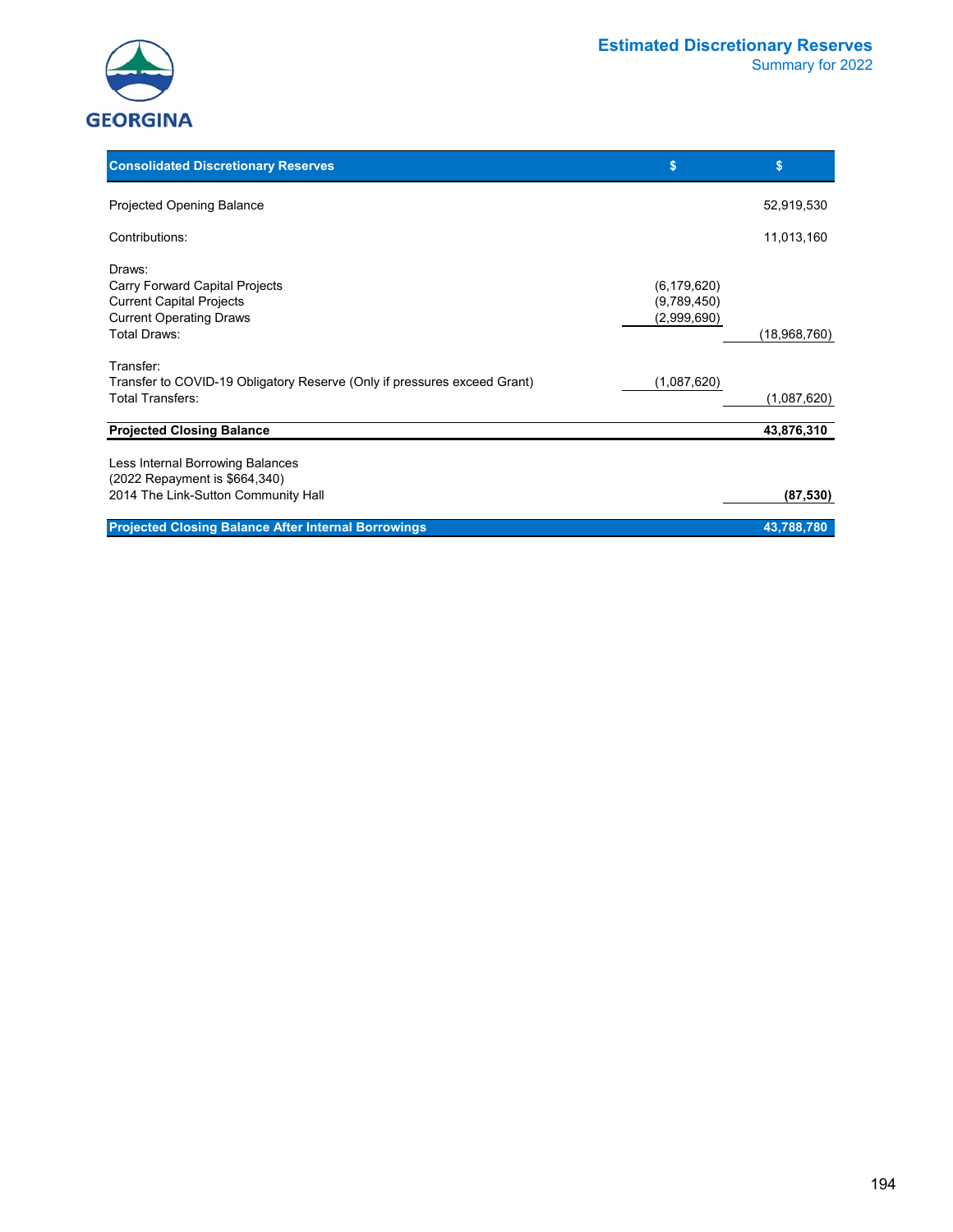

#### **Individual Discretionary Reserves**

#### **1 Corporate Capital/ New Infrastructure Reserve**

| Projected Opening Balance                                               |             | 6,978,790   |
|-------------------------------------------------------------------------|-------------|-------------|
| Contributions:                                                          |             |             |
| <b>Entrance Features</b>                                                | 50,000      |             |
| Pefferlaw Recreation Capital                                            | 50,000      |             |
| Dam's - Repair and Replacement                                          | 75,000      |             |
| Replacement Civic Center                                                | 125,000     |             |
| Corporate Information Technology                                        | 200,000     |             |
| <b>Accessibility Projects</b>                                           | 65,000      |             |
| <b>Green Initiatives</b>                                                | 60,000      |             |
| Alternate Energy Initiatives                                            | 5,000       |             |
| New Capital Contribution                                                | 556,940     |             |
| <b>Total Contributions:</b>                                             |             | 1,186,940   |
| Draws:                                                                  |             |             |
| 18-REC-3: Keswick Cenotaph Relocation                                   | (34,260)    |             |
| 19-PRK-4: Holmes Point Washrooms                                        | (200,000)   |             |
| 19-ECD-1: Wayfinding & Community Signage                                | (24, 690)   |             |
| 21-DS-1: Comprehensive Zoning By-law Review                             | (25, 860)   |             |
| 21-CAO-1: Business continuity and customer convenience / HRIS (payroll) | (162, 150)  |             |
| C-2021-0322: Microsoft 365 Assessment, Migration, and Implementation    | (134, 620)  |             |
| <b>Grant Writing Services</b>                                           | (50,000)    |             |
| 22-CI-WAT-05: Public Water Tap & Bulk Water Station                     | (40,000)    |             |
| 22-CI-OI-02: New Equipment (Roads)                                      | (175,000)   |             |
| 22-CI-OI-09: Fuel Management System                                     | (120,000)   |             |
| 22-CI-OI-19: Pefferlaw Dam                                              | (1,000,000) |             |
| 22-CI-RC-07: Pefferlaw Recreation Opportunities                         | (1,446,750) |             |
| 22-CI-RC-08: Electric Car Charges (22-MQ-04)                            | (60,000)    |             |
| 22-CI-RC-09: Boom on the Maskinonge River (22-MQ-01)                    | (10,000)    |             |
| 22-CI-RC-10: Improvements to High Street - Minor Capital (22-FS-04)     | (20,000)    |             |
| 22-CI-RC-06: Dog park - ROC property (Leash Free) (22-DN-02)            | (100,000)   |             |
| Total Draws:                                                            |             | (3,603,330) |
| Transfer:                                                               |             |             |
| <b>Transfer to Waterfront Parks Reserve</b>                             | (2,015,000) |             |
| <b>Total Transfers:</b>                                                 |             | (2,015,000) |
| <b>Projected Closing Balance**</b>                                      |             | 2,547,400   |
| <b>Future Year Commitments:</b>                                         |             |             |
| Replacement Civic Center (Debenture)                                    | (375,000)   |             |
| <b>Total Future Commitments</b>                                         |             | (375,000)   |
|                                                                         |             |             |
| Unrestricted for the Purpose of New Capital Infrastructure              |             | 2.172.400   |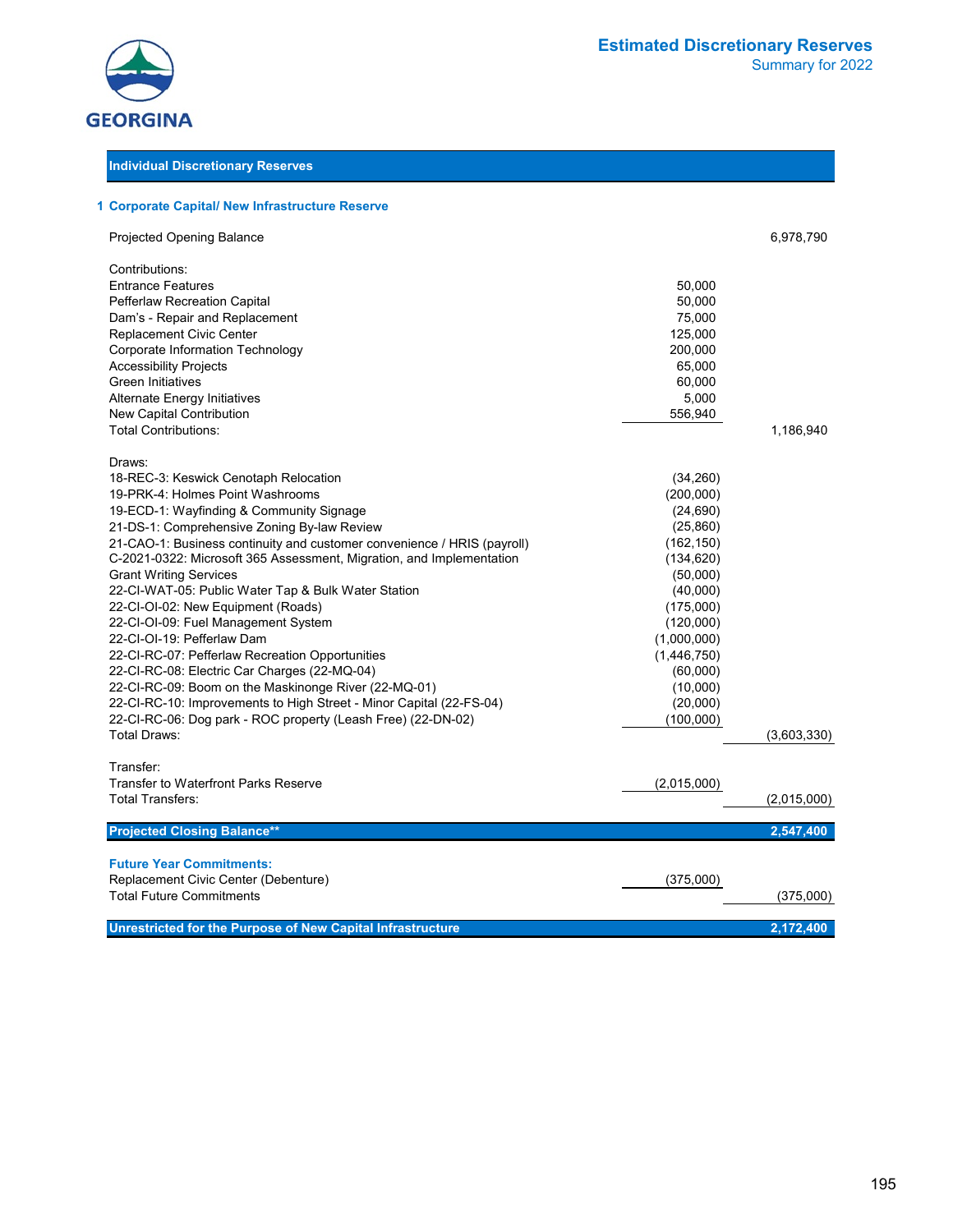

#### **2 Facilities - Repair & Replacement**

| <b>Projected Opening Balance</b>                              |            | 10,316,350  |
|---------------------------------------------------------------|------------|-------------|
| Contributions:                                                |            |             |
| General Contribution - Non Program                            | 100,000    |             |
| Leisure Facilities                                            | 118,100    |             |
| <b>Parks Facilities</b>                                       | 75,000     |             |
| Civic Centre                                                  | 194,700    |             |
| Leisure Pool                                                  | 60,000     |             |
| Arenas                                                        | 139,300    |             |
| <b>Stephen Leacock Theatre</b>                                | 27,000     |             |
| The ROC                                                       | 144,730    |             |
| The Link                                                      | 6,120      |             |
| Mechanic Shop                                                 | 6,000      |             |
| <b>Animal Shelter</b>                                         | 47,690     |             |
| <b>Historical Village</b>                                     | 20,000     |             |
| Roads Facilities                                              | 80,000     |             |
| <b>Fire Halls</b>                                             | 100,000    |             |
| <b>Library Facilities</b>                                     | 85,000     |             |
| <b>Total Contributions:</b>                                   |            | 1,203,640   |
| Draws:                                                        |            |             |
| 20-RC-4: Pioneer Village                                      | (10,000)   |             |
| 21-RC-1: Secure a consultant for Assessment (BCA)             | (150,000)  |             |
| 21-RC-1/ CAO-2021-0018: Furnace/Oil Tank replacement at Annex | (100, 300) |             |
| <b>Project Management Services</b>                            | (337,000)  |             |
| <b>Facility and Equipment Emergency Repairs</b>               | (100,000)  |             |
| 22-CI-RC-01: Facilities Repairs & Remediation Program         | (286,000)  |             |
| 22-CI-RC-02: Building Condition Assessment (BCA) Items        | (470,000)  |             |
| 22-CI-RC-03: Train Station Repairs                            | (25,000)   |             |
| <b>Total Draws:</b>                                           |            | (1,478,300) |
| <b>Projected Closing Balance</b>                              |            | 10,041,690  |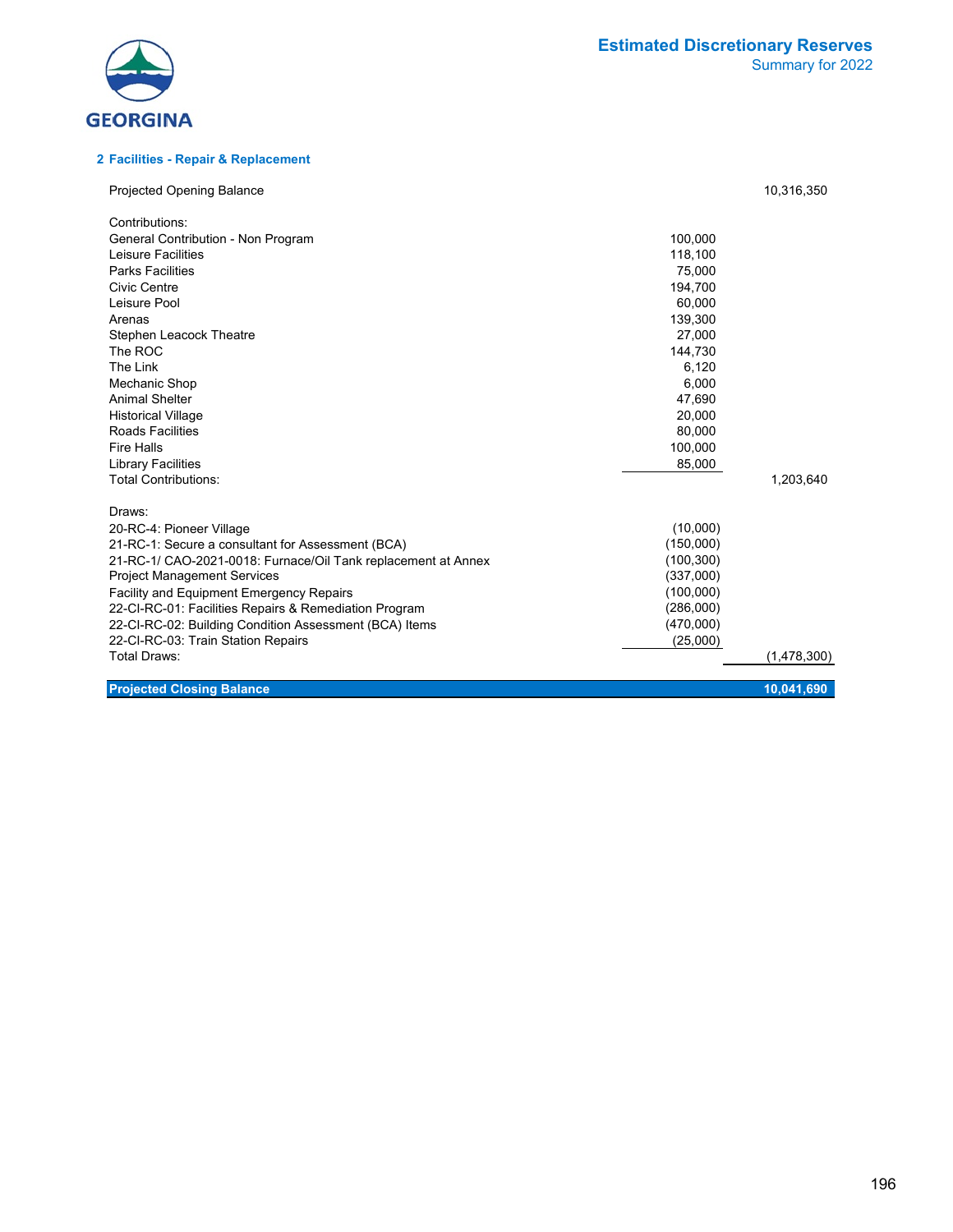



#### **3 Fleet & Equipment - Repair & Replacement**

| <b>Projected Opening Balance</b>                                            |             | 5,936,410   |
|-----------------------------------------------------------------------------|-------------|-------------|
| Contributions:                                                              |             |             |
| General Contribution - Non Program                                          | 50,000      |             |
| <b>Recreation Fleet</b>                                                     | 3.900       |             |
| Arenas Equipment                                                            | 67,900      |             |
| Parks Fleet                                                                 | 184,200     |             |
| Roads Fleet                                                                 | 364,610     |             |
| Municipal Law Enforcement Fleet                                             | 34,400      |             |
| <b>Building Maintenance Fleet</b>                                           | 26,600      |             |
| <b>Engineering Fleet</b>                                                    | 6,200       |             |
| Fire Equipment                                                              | 543,700     |             |
| Wireless Broadband Infrastructure                                           | 20,000      |             |
| Library IT Equipment                                                        | 31,000      |             |
| Information Technology - Hardware/Software                                  | 219,400     |             |
| Information Technology Networks                                             | 183,100     |             |
| <b>Total Contributions:</b>                                                 |             | 1,735,010   |
| Draws:                                                                      |             |             |
| 21-FS-1: Replacement of Tanker Apparatus                                    | (850,000)   |             |
| 22-CI-OI-08: Fleet Policy Review                                            | (20,000)    |             |
| 22-CI-OI-15: Vehicle and Equipment Replacement Program                      | (1,773,000) |             |
| 22-CI-FS-01: Purchase of Suppression Equipment                              | (60,000)    |             |
| 22-CI-FS-02: Replacement of Bunker Gear/PPE                                 | (54,000)    |             |
| 22-CI-FS-03: Purchase of Communications Equipment                           | (15,000)    |             |
| 22-CI-CS-01: Annual Information and Communications Technology (ICT) Cycling | (270,000)   |             |
| Total Draws:                                                                |             | (3,042,000) |
|                                                                             |             |             |
| <b>Projected Closing Balance</b>                                            |             | 4.629.420   |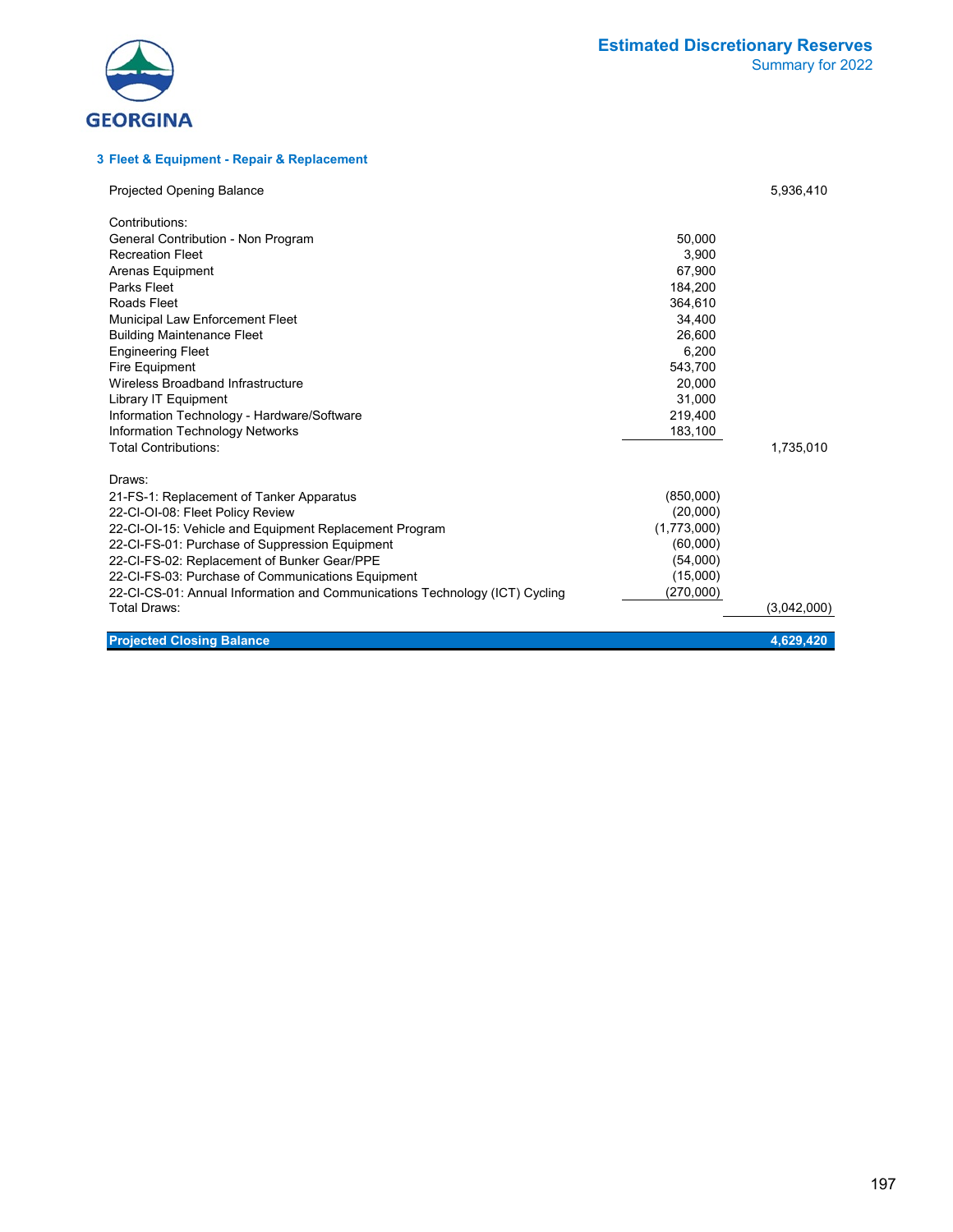

#### **4 Roads - Repair & Replacement**

| Projected Opening Balance                                                                                                                  |                         | 4,448,970   |
|--------------------------------------------------------------------------------------------------------------------------------------------|-------------------------|-------------|
| Contributions:                                                                                                                             |                         |             |
| Roads<br>Total Contributions:                                                                                                              | 2,229,130               | 2,229,130   |
|                                                                                                                                            |                         |             |
| Draws:                                                                                                                                     |                         |             |
| 19-PWK-14: 2019 Roads Now Needs Plan (Road Reconstruction Program)                                                                         | (114, 700)              |             |
| 20-OI-2: 2020 Roads Maintenance Plan (Approved in 2019)<br>20-OI-9: Major Ditch Reconstruction                                             | (324, 810)<br>(297,960) |             |
| 21-OI-9: Mossington Bridge Safety Assessment                                                                                               | (25,000)                |             |
| <b>Project Management Services</b>                                                                                                         | (136, 750)              |             |
| Pavement Management System                                                                                                                 | (90,000)                |             |
| 22-CI-OI-07: Streetlight Upgrades                                                                                                          | (90,000)                |             |
| 22-CI-OI-10: 2022 Bridge OSIM                                                                                                              | (75,000)                |             |
| 22-CI-OI-11: Lake Drive Road Functionality Assessment                                                                                      | (150,000)               |             |
| 22-CI-OI-12: Old Shiloh Bridge Heritage Investigation/Environmental Assessment                                                             | (100,000)               |             |
| 22-CI-OI-17: Malone Wharf: Parking Lot Resurfacing (22-FS-05)<br>22-CI-OI-18: Alice Avenue: Drainage and Storm Sewer Assessment (22-DN-03) | (50,000)<br>(50,000)    |             |
| Total Draws:                                                                                                                               |                         | (1,504,220) |
|                                                                                                                                            |                         |             |
| <b>Projected Closing Balance</b>                                                                                                           |                         | 5,173,880   |
|                                                                                                                                            |                         |             |
| 5 Parks - Repair & Replacement                                                                                                             |                         |             |
| <b>Projected Opening Balance</b>                                                                                                           |                         | 620,030     |
| Contributions:                                                                                                                             |                         |             |
| Parks                                                                                                                                      | 125,000                 |             |
| Playground Equipment                                                                                                                       | 30,000                  |             |
| <b>Total Contributions:</b>                                                                                                                |                         | 155,000     |
| Draws:                                                                                                                                     |                         |             |
| 20-OI-12: Pioneer Cemetery Needs Assessment                                                                                                | (50,000)                |             |
| 20-OI-25: Trails Lighting                                                                                                                  | (30,000)                |             |
| C-2021-0300 Playground Replacements                                                                                                        | (125,000)               |             |
| 22-CI-RC-05: Picnic Table Replacement                                                                                                      | (50,000)                |             |
| Total Draws:                                                                                                                               |                         | (255,000)   |
| <b>Projected Closing Balance</b>                                                                                                           |                         | 520,030     |
|                                                                                                                                            |                         |             |
| 6 Water - Fleet & Equipment - Repair & Replacement                                                                                         |                         |             |
|                                                                                                                                            |                         |             |
| <b>Projected Opening Balance</b>                                                                                                           |                         | 623,800     |
| Contributions:                                                                                                                             |                         |             |
| <b>Water Fleet</b>                                                                                                                         | 31,450                  |             |
| <b>Total Contributions:</b>                                                                                                                |                         | 31,450      |
| Draws:                                                                                                                                     |                         |             |
| 22-CI-WAT-02: Water Operational Support Equipment                                                                                          | (50,000)                |             |
| Total Draws:                                                                                                                               |                         | (50,000)    |
|                                                                                                                                            |                         |             |
| <b>Projected Closing Balance</b>                                                                                                           |                         | 605,250     |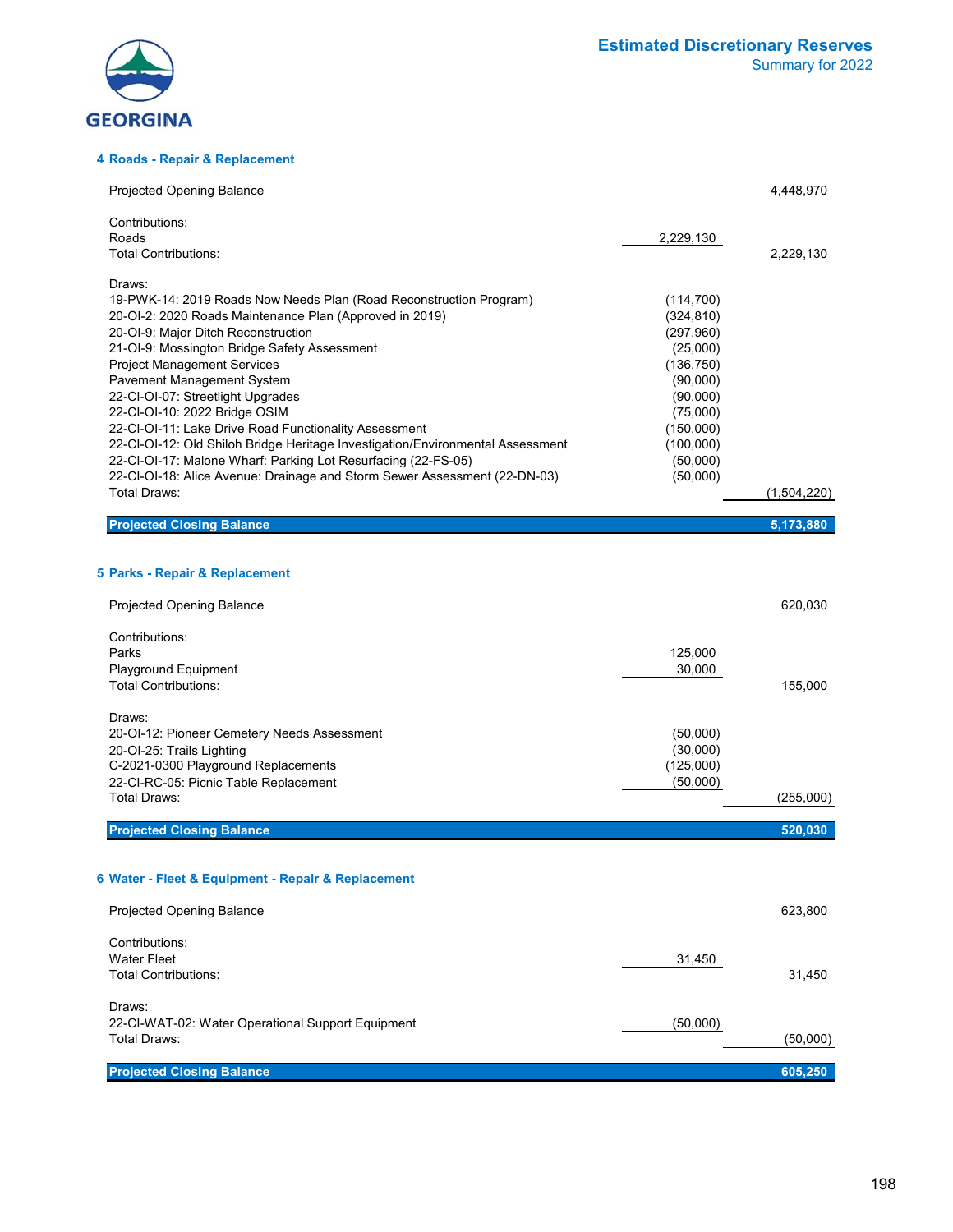

#### **7 Wastewater - Fleet & Equipment - Repair & Replacement**

| <b>Projected Opening Balance</b>                                                                                                                                                                                                                                                                                                                                                                                                                                                                                                               |                                                                                                                    | 239,480     |
|------------------------------------------------------------------------------------------------------------------------------------------------------------------------------------------------------------------------------------------------------------------------------------------------------------------------------------------------------------------------------------------------------------------------------------------------------------------------------------------------------------------------------------------------|--------------------------------------------------------------------------------------------------------------------|-------------|
| Contributions:<br>Wastewater Fleet<br><b>Total Contributions:</b>                                                                                                                                                                                                                                                                                                                                                                                                                                                                              | 31,450                                                                                                             | 31,450      |
| Draws:                                                                                                                                                                                                                                                                                                                                                                                                                                                                                                                                         |                                                                                                                    |             |
| <b>Total Draws:</b>                                                                                                                                                                                                                                                                                                                                                                                                                                                                                                                            |                                                                                                                    |             |
| <b>Projected Closing Balance</b>                                                                                                                                                                                                                                                                                                                                                                                                                                                                                                               |                                                                                                                    | 270,930     |
| 8 Water - Infrastructure - Repair & Replacement                                                                                                                                                                                                                                                                                                                                                                                                                                                                                                |                                                                                                                    |             |
| <b>Projected Opening Balance</b>                                                                                                                                                                                                                                                                                                                                                                                                                                                                                                               |                                                                                                                    | 2,418,230   |
| Contributions:<br>Water Infrastructure<br><b>Total Contributions:</b>                                                                                                                                                                                                                                                                                                                                                                                                                                                                          | 116,200                                                                                                            | 116,200     |
| Draws:<br>20-WAT-4: Water System Mainline Valves, Fire Hydrants and Secondary Valves<br>20-WAT-5: Water Service Replacements<br>21-WAT-3: Morton Street Watermain Construction<br>21-WAT-5: External Project Management Services<br><b>Project Management Services</b><br>22-CI-WAT-01: Polybutylene Water Service Line Replacement Program<br>22-CI-WAT-03: Water System Mainline Valves, Fire Hydrants and Secondary Valve<br>22-CI-WAT-04: Annual Water Meter Replacement Program<br>22-CI-WAT-05: Public Water Taps<br><b>Total Draws:</b> | (7,460)<br>(262, 280)<br>(1,062,000)<br>(116, 750)<br>(68, 380)<br>(500,000)<br>(100,000)<br>(150,000)<br>(60,000) | (2,326,870) |
| Transfer:<br>Transfer from Willow Beach Debentures - Water<br>Transfer from Willow Beach Extra Servicing<br>Total Transfers:                                                                                                                                                                                                                                                                                                                                                                                                                   | 2,696,350<br>86,090                                                                                                | 2,782,440   |
| <b>Projected Closing Balance</b>                                                                                                                                                                                                                                                                                                                                                                                                                                                                                                               |                                                                                                                    | 2,990,000   |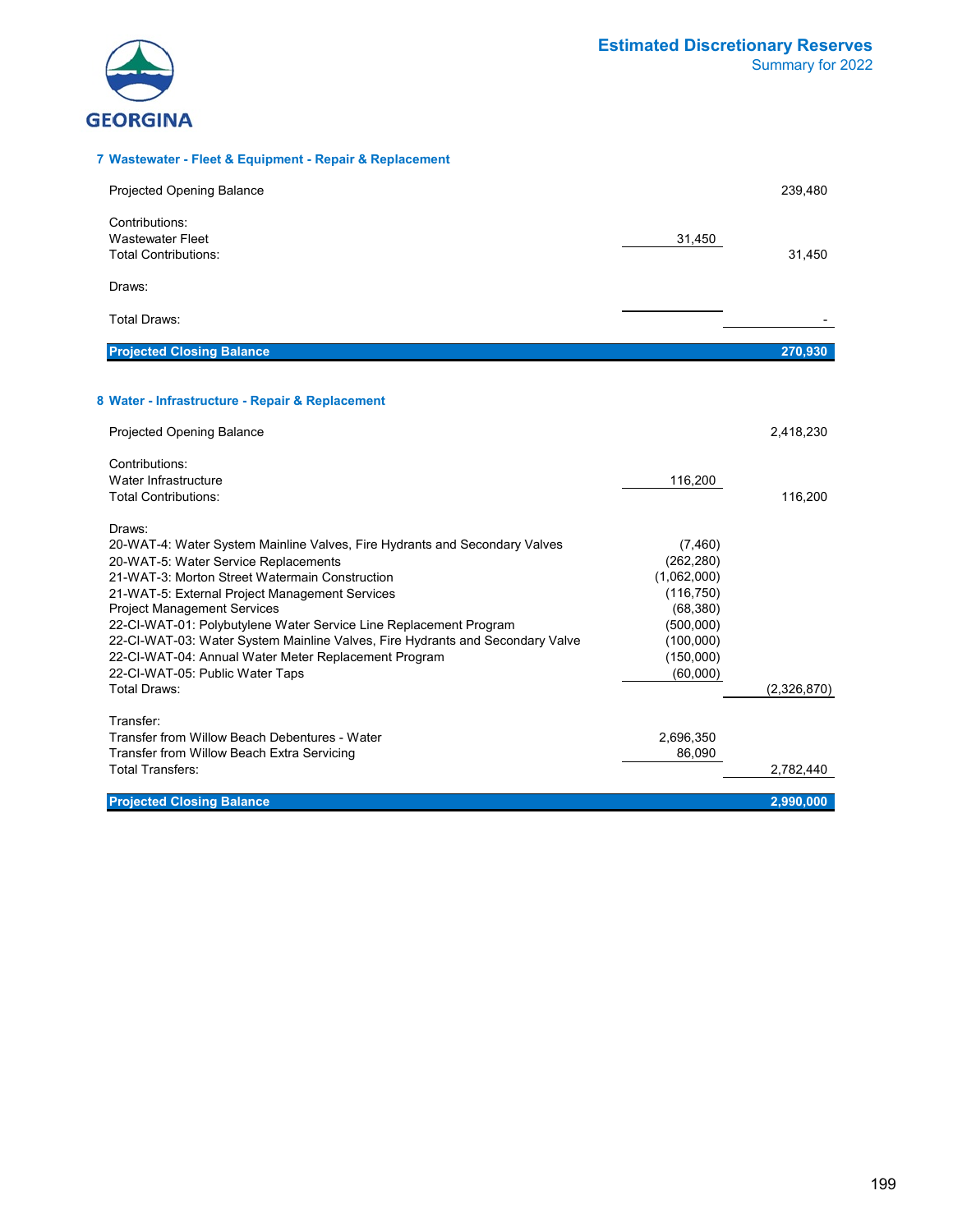

#### **9 Wastewater - Infrastructure - Repair & Replacement**

| <b>Projected Opening Balance</b>                                          |            | 130,190     |
|---------------------------------------------------------------------------|------------|-------------|
| Contributions:                                                            |            |             |
| Wastewater Infrastructure                                                 | 123,590    |             |
| Total Contributions:                                                      |            | 123,590     |
| Draws:                                                                    |            |             |
| 19-SEW-1: Wastewater Pumping Station Improvements                         | (201, 510) |             |
| 20-SEW-2: Sewer Service Repair and Replacements                           | (152, 750) |             |
| 21-SEW-2: Sewer Rehabilitation, Repair and Replacements                   | (200,000)  |             |
| <b>Project Management Services</b>                                        | (68, 370)  |             |
| 22-CI-SEW-01: Rehabilitation of Sewage Pump Stations 1, 2, 7 & 8          | (270,000)  |             |
| 22-CI-SEW-02: Sewer Pumping Station Rehabilitation - Fuel System Upgrades | (200,000)  |             |
| 22-CI-SEW-03: Inflow and Infiltration Study                               | (150,000)  |             |
| 22-CI-SEW-04: Condition Assessment of Sewage Pump Stations                | (160,000)  |             |
| 22-CI-SEW-05: Linear Sewer Main and Maintenance Hole Condition Assessment | (200,000)  |             |
| Total Draws:                                                              |            | (1,602,630) |
| Transfer:                                                                 |            |             |
| Transfer from Willow Beach Debentures - Wastewater                        | 3,016,300  |             |
| Transfer from Willow Beach Extra Servicing                                | 86,100     |             |
| <b>Total Transfers:</b>                                                   |            | 3,102,400   |
| <b>Projected Closing Balance</b>                                          |            | 1,753,550   |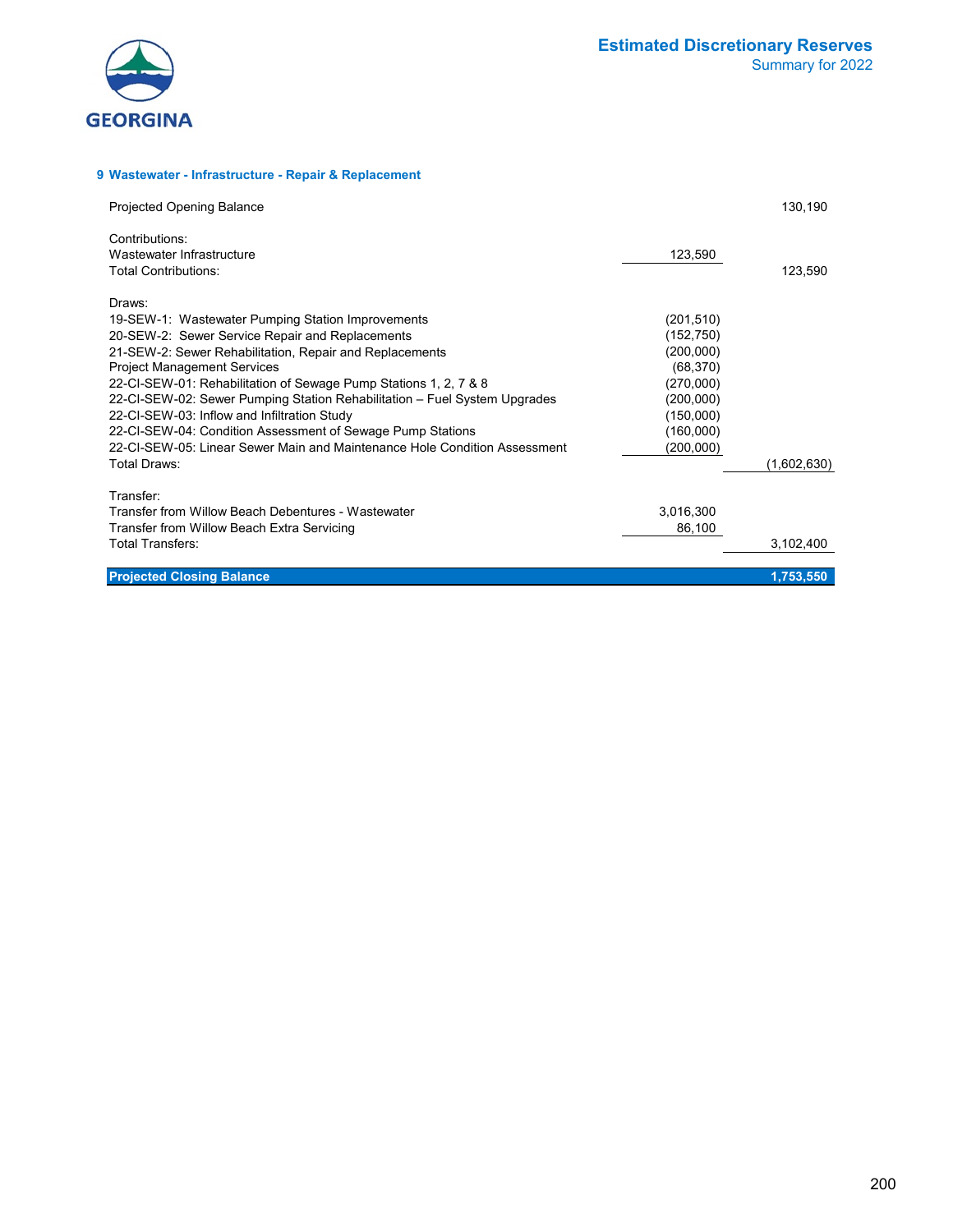

**10 Tax Rate Stabilization Reserve**

| <b>Projected Opening Balance</b>                                                                                                              |                        | 6,362,540     |
|-----------------------------------------------------------------------------------------------------------------------------------------------|------------------------|---------------|
| Contributions:<br>Forecasted surplus 2021<br>Contingencies                                                                                    | 1,500,000<br>317,170   |               |
| <b>Total Contributions:</b>                                                                                                                   |                        | 1,817,170     |
| Draws:<br>19-PRK-8: Black River Fencing                                                                                                       | (20,000)               |               |
| C-2021-0299: Business Incubator/Accelerator: 2 year pilot with York University<br>19-REC-9: Tree Preservation & Compensation Policy Update    | (150,000)<br>(30,000)  |               |
| 19-ITS-3: IT Service Continuity & Disaster Recovery Strategy                                                                                  | (35,000)               |               |
| 20-OI-1: Asset Management Plan Needs Assessment and Development<br>20-OI-15: Roadside Safety Audit and Program Development and Implementation | (100, 830)<br>(75,000) |               |
| 20-CAO-1: Broadband Strategy                                                                                                                  | (50, 180)              |               |
| <b>ECD Grant Incentive Program</b><br><b>Mechanics Overages</b>                                                                               | (100,000)<br>(100)     |               |
| Volunteer Firefighters Stabilization Budget                                                                                                   | (50,000)               |               |
| 22-CI-OI-01: EAB Tree Removal Program                                                                                                         | (1,100,000)            |               |
| 22-CI-CAO-01: Develop a Corporate Sustainability Plan                                                                                         | (40,000)               |               |
| 22-CI-CAO-02: Create new 2023-2026 Corporate Strategic Plan                                                                                   | (50,000)               |               |
| 22-CI-RC-09: Boom on the Maskinonge River (22-MQ-01)                                                                                          | (10,000)               |               |
| 22-CI-OI-16: Windrow Snow Clearing Service (22-MQ-03)<br>Improvements to High Street - Increased Maintenance (Pilot)                          | (15,000)<br>(15,000)   |               |
| <b>Corporate Contingencies</b>                                                                                                                | (1,475,000)            |               |
| <b>Total Draws:</b>                                                                                                                           |                        | (3,316,110)   |
| Transfer:                                                                                                                                     |                        |               |
| Transfer to COVID-19 Obligatory Reserve (Only if pressures exceed Grant)<br><b>Total Transfers:</b>                                           | (1,087,620)            | (1,087,620)   |
|                                                                                                                                               |                        |               |
| <b>Projected Closing Balance</b>                                                                                                              |                        | 3,775,980     |
| <b>Future Year Commitments:</b>                                                                                                               |                        |               |
| EAB Tree Removal Program Completion                                                                                                           | (2, 190, 000)          |               |
| <b>Total Future Commitments</b>                                                                                                               |                        | (2, 190, 000) |
| <b>Unrestricted Balance</b>                                                                                                                   |                        | 1,585,980     |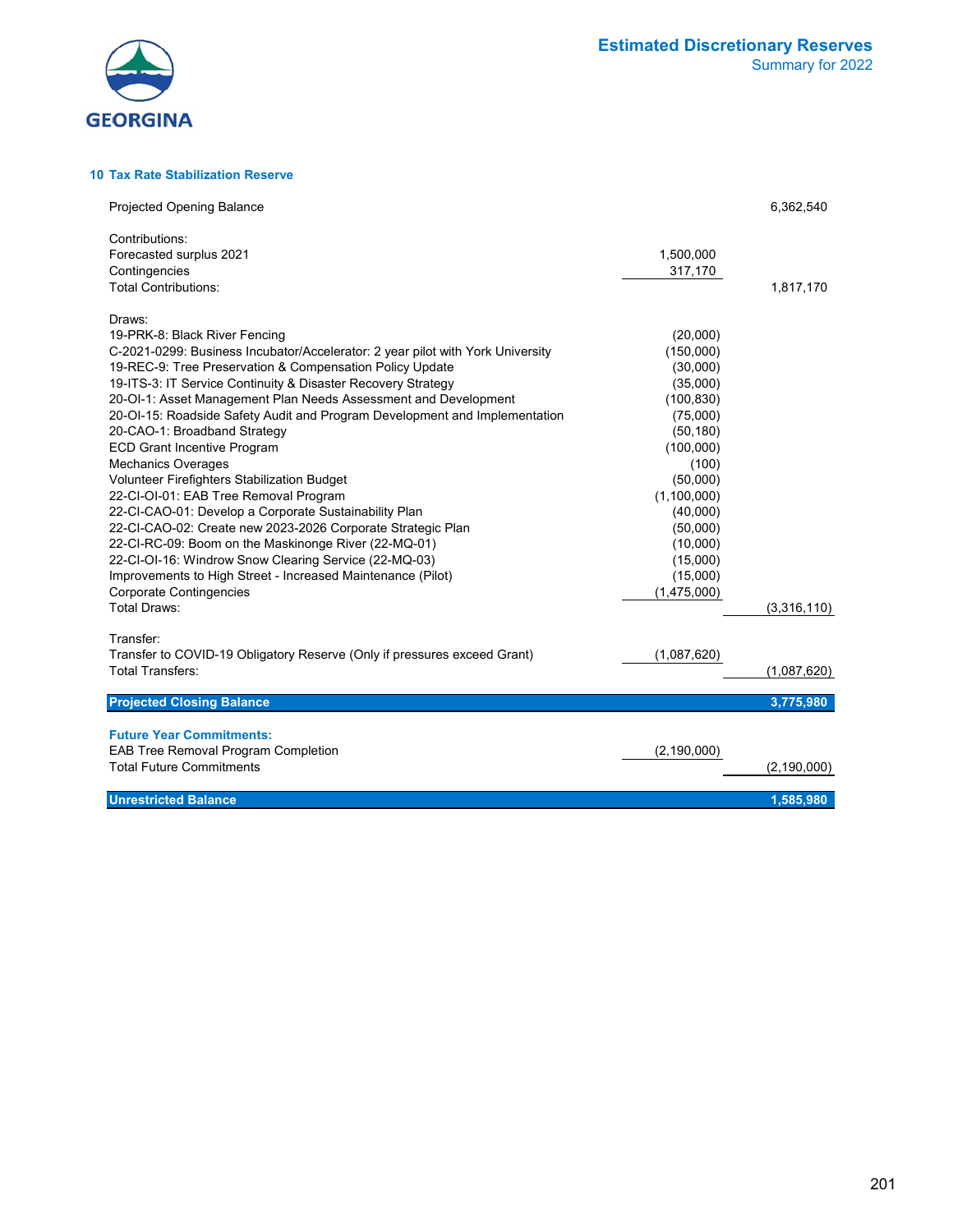

#### **11 Water Rate Stabilization Reserve**

| Projected Opening Balance                                                                                                      |                  | 139,700   |
|--------------------------------------------------------------------------------------------------------------------------------|------------------|-----------|
| Contributions:<br>Contribution to Fund Rate Supported Studies<br><b>Corporate Contingencies</b><br><b>Total Contributions:</b> | 90,000<br>13,000 | 103,000   |
| Draws:                                                                                                                         |                  |           |
| <b>Total Draws:</b>                                                                                                            |                  |           |
| <b>Projected Closing Balance</b>                                                                                               |                  | 242,700   |
| 12 Wastewater Rate Stabilization Reserve                                                                                       |                  |           |
| Projected Opening Balance                                                                                                      |                  | 251,630   |
| Contributions:<br>Corporate Contingencies<br><b>Total Contributions:</b>                                                       | 13,000           | 13,000    |
| Draws:                                                                                                                         |                  |           |
| <b>Total Draws:</b>                                                                                                            |                  |           |
| <b>Projected Closing Balance</b>                                                                                               |                  | 264,630   |
| <b>13 Working Capital Reserve</b>                                                                                              |                  |           |
| Projected Opening Balance                                                                                                      |                  | 2,200,320 |
| Contributions:                                                                                                                 |                  |           |
| <b>Total Contributions:</b>                                                                                                    |                  |           |
| Draws:                                                                                                                         |                  |           |
| <b>Total Draws:</b>                                                                                                            |                  |           |
| <b>Projected Closing Balance</b>                                                                                               |                  | 2,200,320 |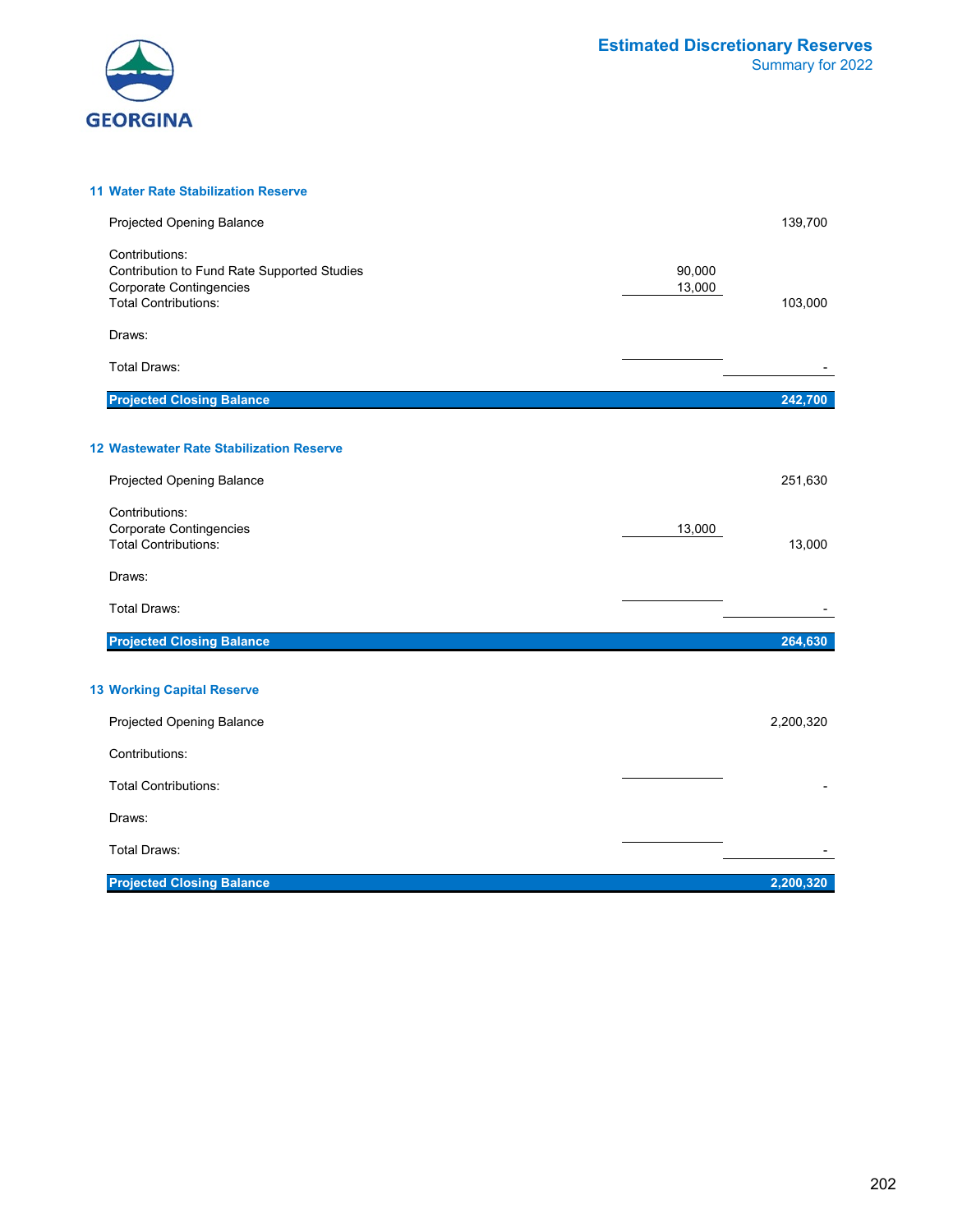

#### **14 Willow Beach Extra Servicing** Projected Opening Balance 172,190 Contributions: Total Contributions: Draws: Total Draws: - Transfer: Transfer to Wastewater - Infrastructure - Repair & Replacement (86,100)<br>Transfer to Water - Infrastructure - Repair & Replacement (86,090) Transfer to Water - Infrastructure - Repair & Replacement<br>Total Transfers: Total Transfers: (172,190) **Projected Closing Balance 15 Willow Beach Debentures - Water** Projected Opening Balance 2,696,350 Contributions: WB Debenture Total Contributions: Draws: Total Draws: - Transfer: Transfer to Water - Infrastructure - Repair & Replacement (2,696,350) Total Transfers: (2,696,350) **Projected Closing Balance 16 Willow Beach Debentures - Wastewater** Projected Opening Balance 3,016,300 Contributions: WB Debenture Total Contributions: Draws: Total Draws: - Transfer: Transfer to Wastewater - Infrastructure - Repair & Replacement (3,016,300)<br>Total Transfers: Total Transfers: (3,016,300) **Projected Closing Balance**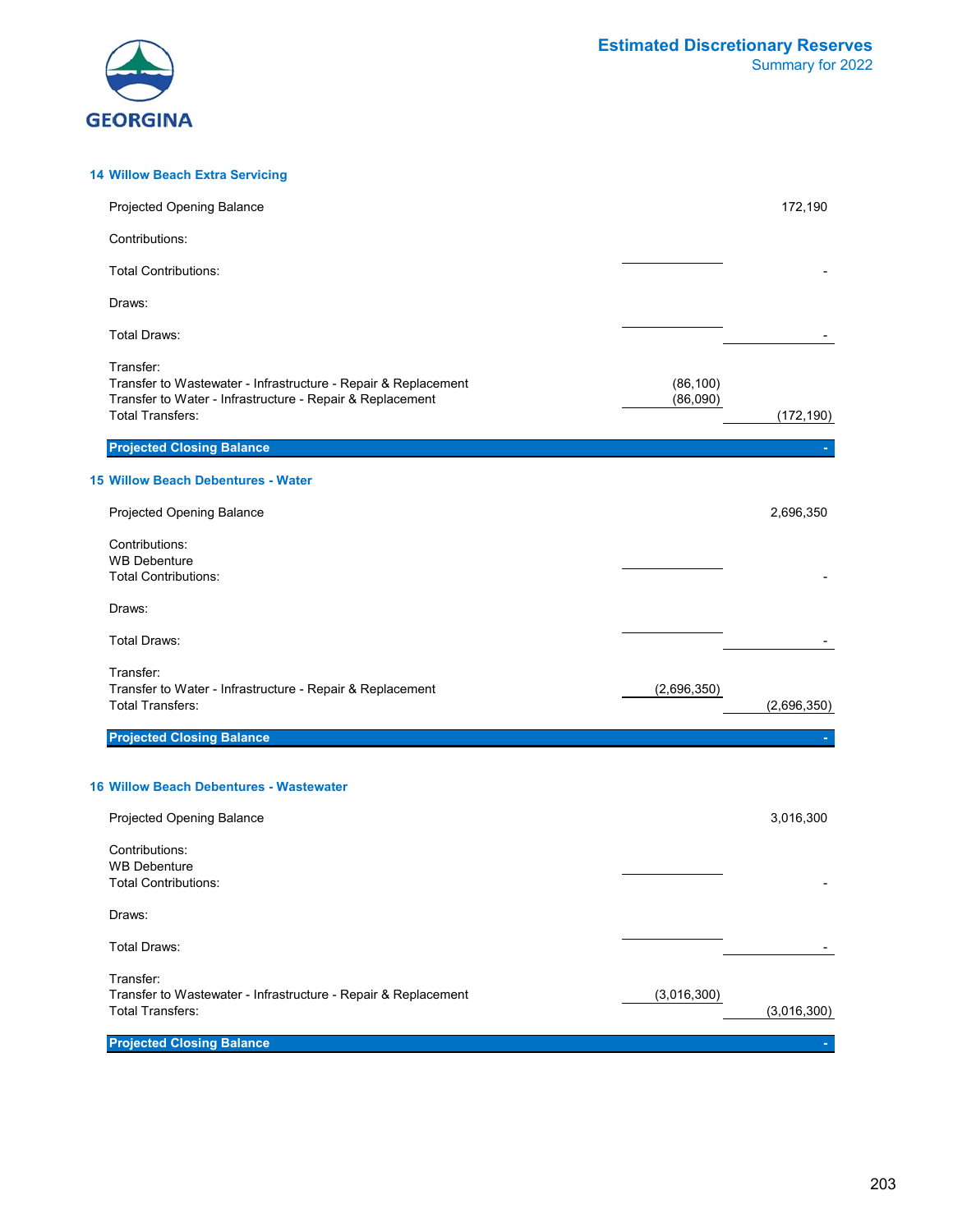



#### **17 Election Reserve**

| Projected Opening Balance                                                                                                                                         |                         | 280,000    |
|-------------------------------------------------------------------------------------------------------------------------------------------------------------------|-------------------------|------------|
| Contributions:<br>Reserve for Election<br><b>Total Contributions:</b>                                                                                             | 55,000                  | 55,000     |
| Draws:<br>Election<br><b>Total Draws:</b>                                                                                                                         | (335,000)               | (335,000)  |
| <b>Projected Closing Balance</b>                                                                                                                                  |                         |            |
| <b>18 Animal Shelter Donations</b>                                                                                                                                |                         |            |
| Projected Opening Balance                                                                                                                                         |                         | 10,730     |
| Contributions:                                                                                                                                                    |                         |            |
| <b>Total Contributions:</b>                                                                                                                                       |                         |            |
| Draws:                                                                                                                                                            |                         |            |
| Total Draws:                                                                                                                                                      |                         |            |
| <b>Projected Closing Balance</b>                                                                                                                                  |                         | 10,730     |
|                                                                                                                                                                   |                         |            |
| <b>19 Landfill Site</b>                                                                                                                                           |                         |            |
| Projected Opening Balance                                                                                                                                         |                         | 100,000    |
| Contributions:                                                                                                                                                    |                         |            |
| <b>Total Contributions:</b>                                                                                                                                       |                         |            |
| Draws:<br>Closed Landfill - Monitoring                                                                                                                            | (37,000)                |            |
| <b>Total Draws:</b>                                                                                                                                               |                         | (37,000)   |
| <b>Projected Closing Balance</b>                                                                                                                                  |                         | 63,000     |
| <b>20 Provincial Grant</b>                                                                                                                                        |                         |            |
| Projected Opening Balance                                                                                                                                         |                         | 910,490    |
| Contributions:                                                                                                                                                    |                         |            |
| <b>Total Contributions:</b>                                                                                                                                       |                         |            |
| Draws:<br>19-PWK-14: 2019 Roads Now Needs Plan (Road Reconstruction Program)<br>20-OI-3: 2020 Roads Reconstruction Plan (Approved in 2019)<br><b>Total Draws:</b> | (864, 290)<br>(46, 200) | (910, 490) |
| <b>Projected Closing Balance</b>                                                                                                                                  |                         |            |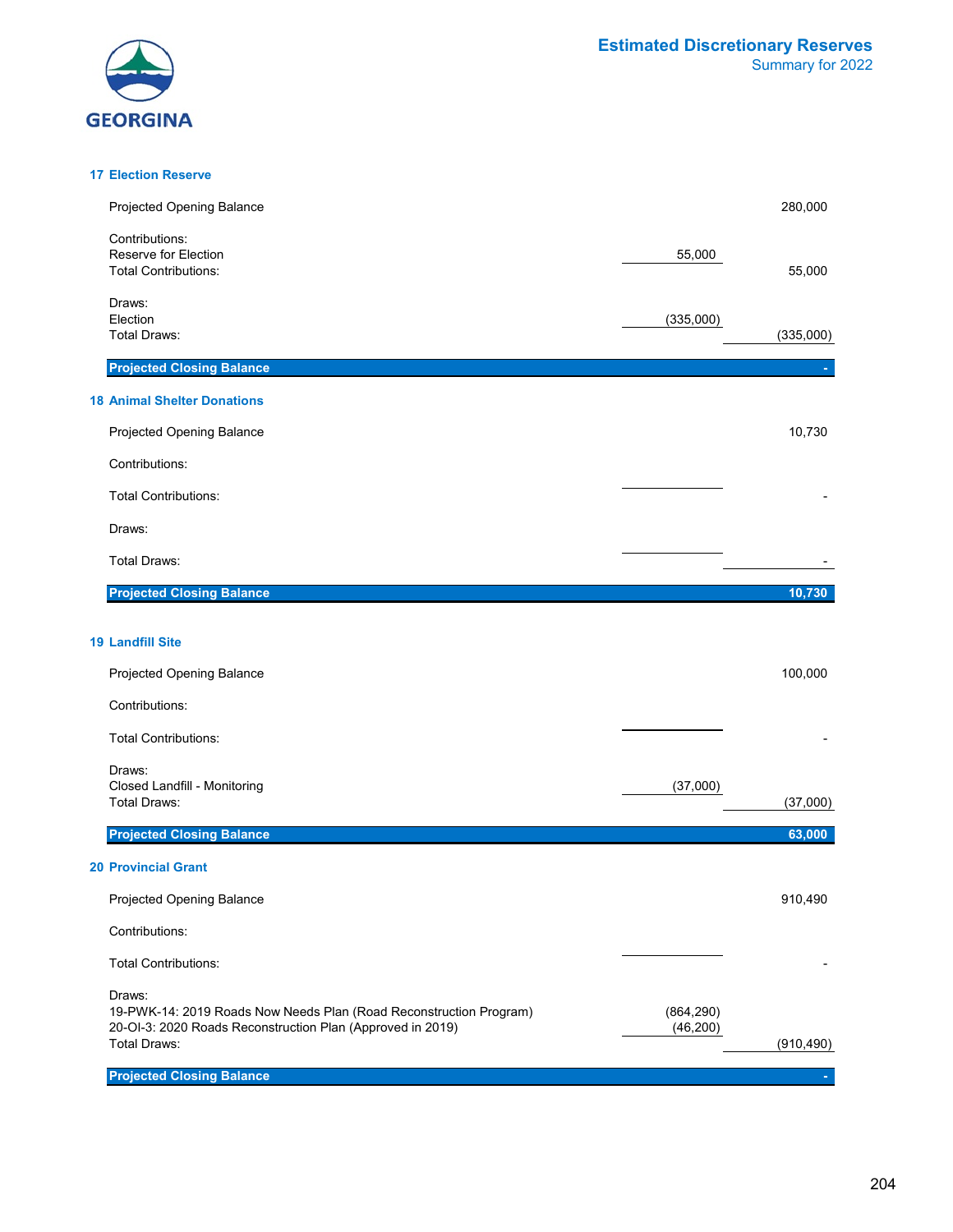

#### **21 Keswick Cemetery**

| <b>Projected Opening Balance</b>                                                                                                       |                                    | 124,100   |
|----------------------------------------------------------------------------------------------------------------------------------------|------------------------------------|-----------|
| Contributions:<br><b>Keswick Cemetery</b><br><b>Total Contributions:</b>                                                               | 6,800                              | 6,800     |
| Draws:<br>20-OI-13: Keswick Cemetery Master Plan<br>C-2021-0222: Keswick Cemetery monument foundation structure<br><b>Total Draws:</b> | (80,000)<br>(25,000)               | (105,000) |
| <b>Projected Closing Balance</b>                                                                                                       |                                    | 25,900    |
| <b>22 Land Acquisition</b>                                                                                                             |                                    |           |
| Projected Opening Balance                                                                                                              |                                    | 1,625,200 |
| Contributions:<br><b>Land Acquisition</b><br><b>Total Contributions:</b>                                                               | 250,000                            | 250,000   |
| Draws:                                                                                                                                 |                                    |           |
| <b>Total Draws:</b>                                                                                                                    |                                    |           |
| <b>Projected Closing Balance</b>                                                                                                       |                                    | 1,875,200 |
|                                                                                                                                        |                                    |           |
| <b>23 Library Capital Reserve</b>                                                                                                      |                                    |           |
| Projected Opening Balance                                                                                                              |                                    | 967,300   |
| Contributions:<br><b>Library Capital Contribution</b><br><b>Total Contributions:</b>                                                   | 42,240                             | 42,240    |
| Draws:<br>20-LIB-1: Capital Requests<br>21-LIB-1: Library Capital Requests<br>22-CI-LIB-01: Library Capital Initiatives                | (18,920)<br>(17, 100)<br>(49, 500) |           |
| <b>Total Draws:</b>                                                                                                                    |                                    | (85, 520) |
| <b>Projected Closing Balance</b>                                                                                                       |                                    | 924,020   |
| <b>24 Library Staffing Reserve</b>                                                                                                     |                                    |           |
| Projected Opening Balance                                                                                                              |                                    | 25,190    |
| Contributions:<br><b>Staffing Contingency</b><br><b>Total Contributions:</b>                                                           |                                    |           |
| Draws:                                                                                                                                 |                                    |           |
| Total Draws:                                                                                                                           |                                    |           |
| <b>Projected Closing Balance</b>                                                                                                       |                                    | 25,190    |

205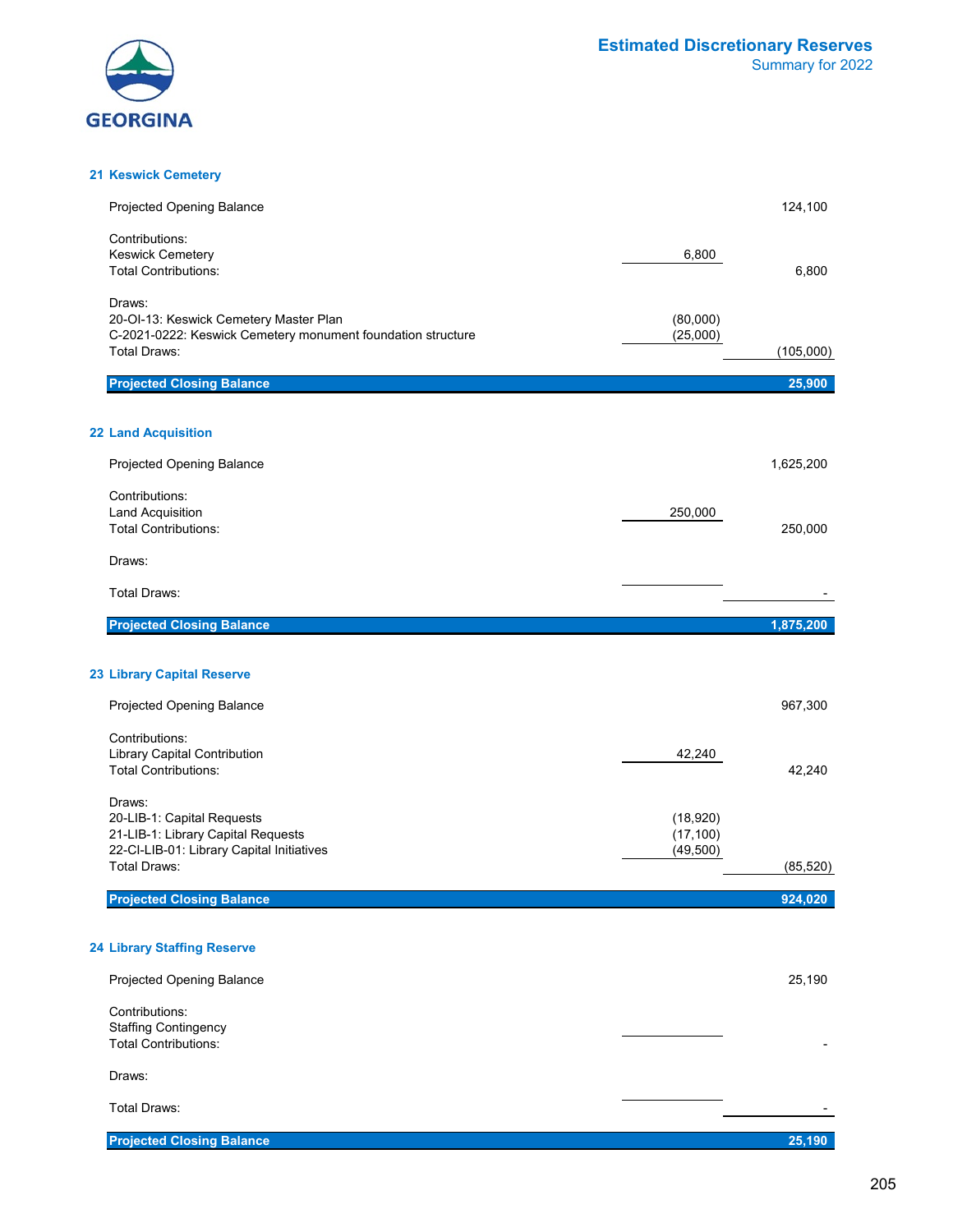

| <b>25 Professional Development Reserve</b>                                                                                             |                       |            |
|----------------------------------------------------------------------------------------------------------------------------------------|-----------------------|------------|
| <b>Projected Opening Balance</b>                                                                                                       |                       | 83,550     |
| Contributions:                                                                                                                         |                       |            |
| <b>Total Contributions:</b>                                                                                                            |                       |            |
| Draws:<br><b>IT Training Initiative</b><br><b>Total Draws:</b>                                                                         | (10,000)              | (10,000)   |
| <b>Projected Closing Balance</b>                                                                                                       |                       | 73,550     |
| 26 Building Division Surplus / (Deficit) Reserve                                                                                       |                       |            |
| Projected Opening Balance                                                                                                              |                       | (460, 880) |
| Contributions:                                                                                                                         |                       |            |
| <b>Total Contributions:</b>                                                                                                            |                       |            |
| Draws:<br><b>Building Division Projected Loss</b><br><b>Total Draws:</b>                                                               | (127,090)             | (127,090)  |
| <b>Projected Closing Balance</b>                                                                                                       |                       | (587, 970) |
| <b>27 Waterfront Parks Reserve</b>                                                                                                     |                       |            |
| <b>Projected Opening Balance</b>                                                                                                       |                       | 210,000    |
| Contributions:<br><b>Waterfront Parks Contribution</b><br><b>Total Contributions:</b>                                                  | 205,000               | 205,000    |
| Draws:<br>20-OI-22: Removable Floating Finger Dock(s)<br>22-CI-RC-04: Waterfront Parks Master Plan, Parts 2 & 3<br><b>Total Draws:</b> | (5,000)<br>(175, 200) | (180, 200) |
| Transfer:<br>Transfer from Corporate Capital Reserve<br><b>Total Transfers:</b>                                                        | 2,015,000             | 2,015,000  |
| <b>Projected Closing Balance</b>                                                                                                       |                       | 2,249,800  |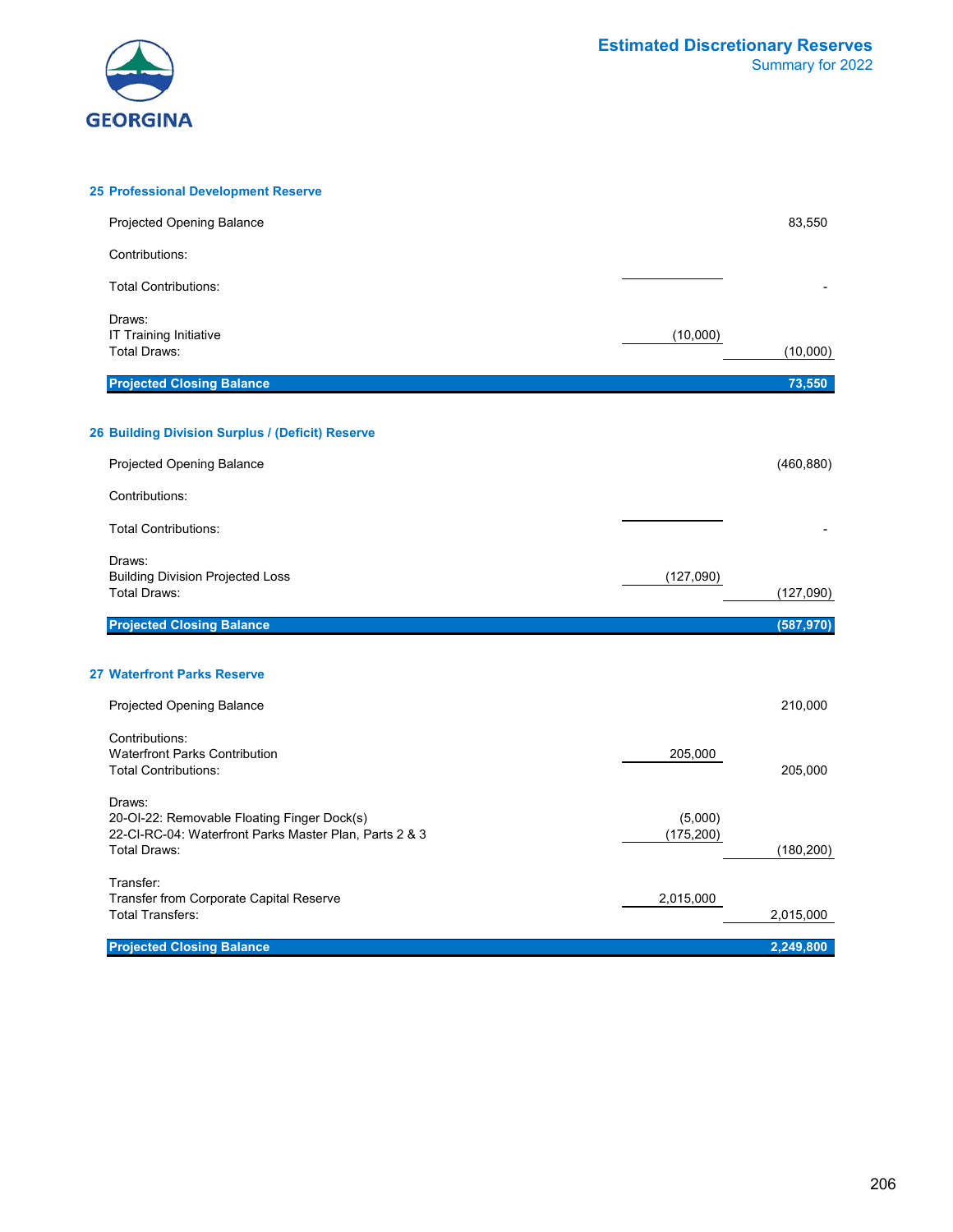

#### **28 Operating Growth Stabilization Reserve**

| Projected Opening Balance                                                  |               | 2,492,570     |
|----------------------------------------------------------------------------|---------------|---------------|
| Contributions:<br>Assessment Growth Contribution                           | 1,608,540     |               |
| <b>Total Contributions:</b><br>Draws:                                      |               | 1,608,540     |
| Total Draws:                                                               |               |               |
| <b>Projected Closing Balance</b>                                           |               | 4,101,110     |
| <b>Future Year Commitments:</b><br><b>Future Growth Pressures</b>          | (4, 101, 110) |               |
| <b>Total Future Commitments</b><br><b>Unrestricted Balance</b>             |               | (4, 101, 110) |
|                                                                            |               |               |
| 29 Storm Water Repair and Replacement Reserve<br>Projected Opening Balance |               |               |
| Contributions:                                                             |               |               |
| Storm Water Repair and Replacement<br><b>Total Contributions:</b>          | 100,000       | 100,000       |
| Draws:                                                                     |               |               |
| <b>Total Draws:</b>                                                        |               |               |
| <b>Projected Closing Balance</b>                                           |               | 100,000       |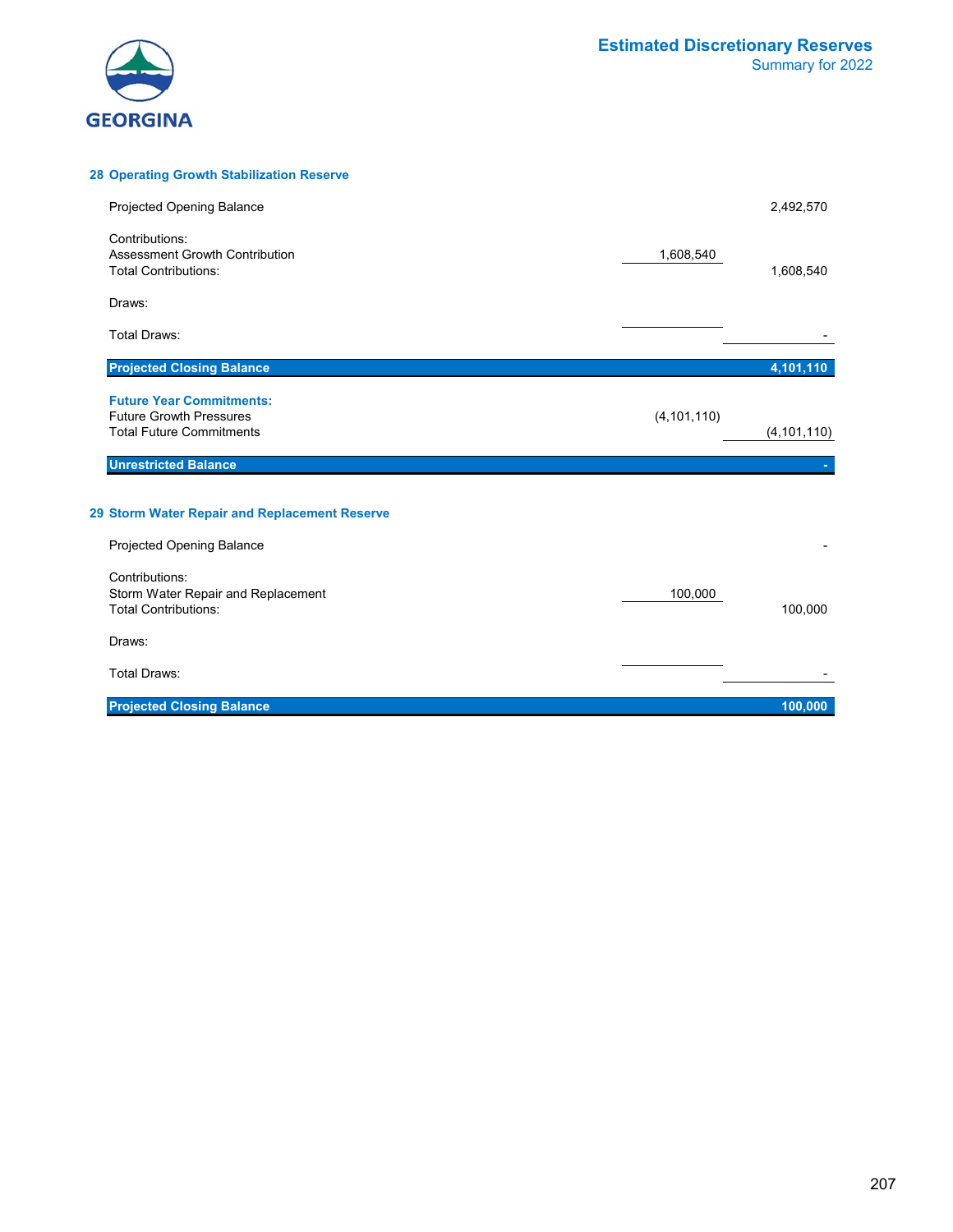

Summary for 2022

| <b>Canada Community-Building Fund</b>                         | \$          | \$          |
|---------------------------------------------------------------|-------------|-------------|
| <b>Projected Opening Balance</b>                              |             | 5,292,540   |
| Contributions:                                                |             |             |
| Canada Community-Building Fund                                | 1,440,440   |             |
| <b>Total Contributions</b>                                    |             | 1,440,440   |
| Draws:                                                        |             |             |
| 19-PWK-11: Hedge Road Bank Stabilization                      | (1,392,730) |             |
| 19-PRK-6: Maskinonge Pedestrian Bridge                        | (250,000)   |             |
| 20-OI-3: 2020 Roads Reconstruction Plan (Approved in<br>2019) | (1,214,800) |             |
| 21-OI-1 2021 Roads Selective Resurfacing & Maintenance        | (605, 790)  |             |
| 21-OI-3 Pollock Road Slope Program                            | (50,000)    |             |
| 21-OI-7 Udora Gravel Roads Design                             | (300,000)   |             |
| 21-OI-10 West Park Baseball Field Rehabilitation              | (240,000)   |             |
| 22-CI-OI-03 Bridges & Culverts: Minor Capital - Culverts unde | (200,000)   |             |
| 22-CI-OI-04 Sidewalk: Minor Capital - Concrete                | (75,000)    |             |
| 22-CI-OI-05 Roads: Minor Capital Resurfacing                  | (766, 300)  |             |
| 22-CI-OI-06 Roads: Major Capital Resurfacing Design           | (175,000)   |             |
| 22-CI-OI-13 Development of an Asset Management Plan for N     | (150,000)   |             |
| 22-CI-OI-14 Major Ditch Design and Rehabilitation Program     | (400,000)   |             |
| Total Draws:                                                  |             | (5,819,620) |
|                                                               |             |             |

**Projected Closing Balance 913,360**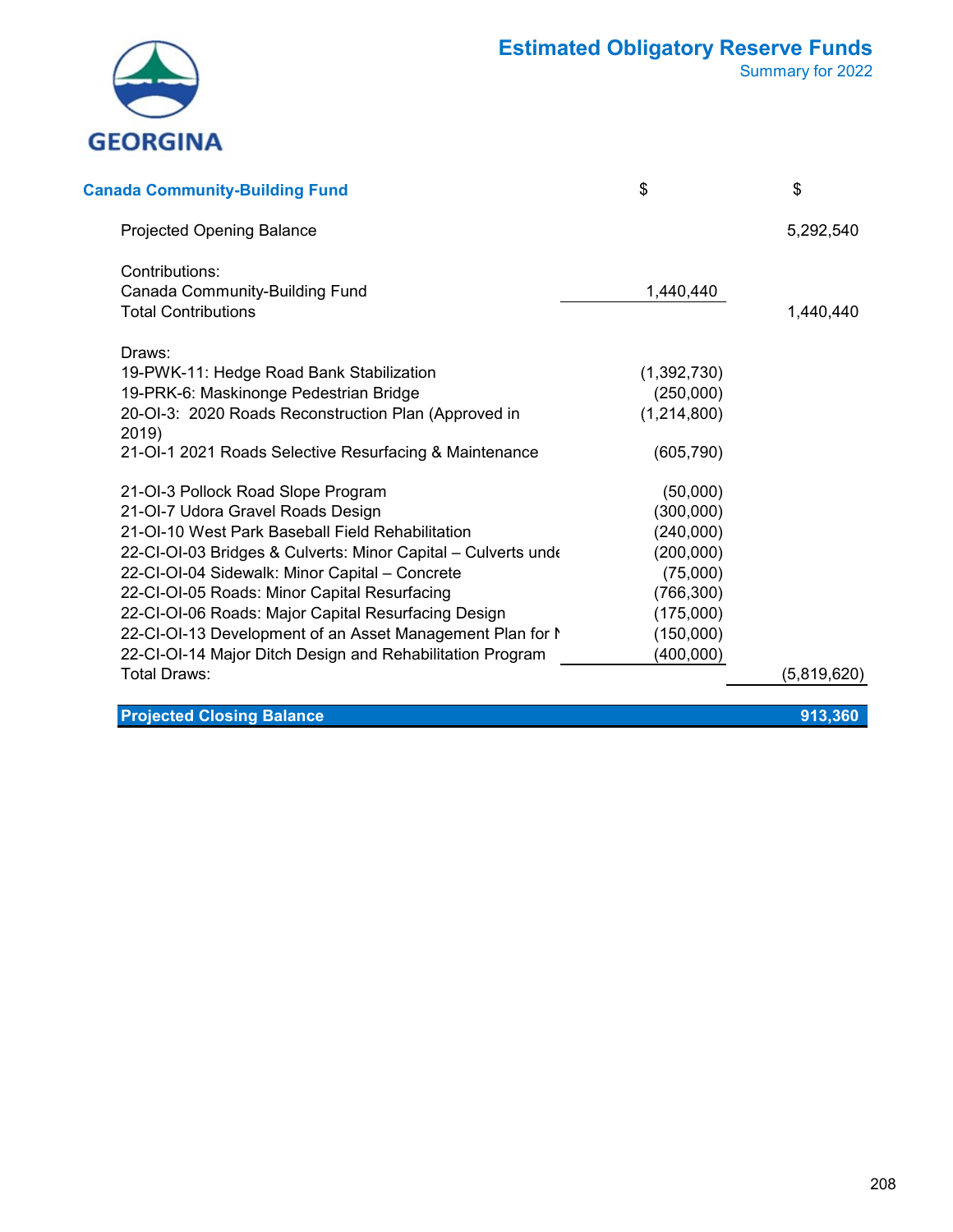

#### **Development Charges**

| <b>Projected Opening Balance</b>                           |             | 16,860,280  |
|------------------------------------------------------------|-------------|-------------|
| Contributions:                                             |             |             |
| Projected Revenue 2022                                     | 5,708,000   |             |
| <b>Total Contributions</b>                                 |             | 5,708,000   |
| Draws:                                                     |             |             |
| <b>Project Management Services</b>                         | (90,000)    |             |
| Tandem Axle Dump Truck/Snowplow - Contract                 | (45,000)    |             |
| 19-PLN-1: Keswick Secondary Plan Review                    | (52, 200)   |             |
| C-2021-0210: Egypt Yard expansion                          | (216, 350)  |             |
| 21-DS-1: Comprehensive Zoning By-Law Review                | (27,000)    |             |
| 21-WAT-3: Morton Street Watermain Construction             | (118,000)   |             |
| 21-WAT-5: External Project Management Services             | (15,000)    |             |
| Developer Project: Park Development - Treasure Hill Ph. 1  | (840,000)   |             |
| Park & Trail                                               |             |             |
| Developer Project: Dovedale Drive Extension                | (1,830,000) |             |
| 22-CI-RC-04: Waterfront Parks Master Plan, Parts 2 & 3     | (34, 800)   |             |
| 22-CI-DS-01: Development Engineering Comprehensive         | (65,000)    |             |
| Design Criteria Review                                     |             |             |
| 22-CI-CS-02: Long Range Financial Plan Update              | (70,000)    |             |
| Total Draws:                                               |             | (3,403,350) |
| <b>Projected Closing Balance</b>                           |             | 19,164,930  |
| Less Internal Borrowing Balances @ December 31, 2021       |             |             |
| (2021 Repayment was \$52,840)                              |             |             |
| 2014 The Link-Sutton Community Hall                        |             | (52, 860)   |
|                                                            |             |             |
| <b>Projected Closing Balance After Internal Borrowings</b> |             | 19,112,070  |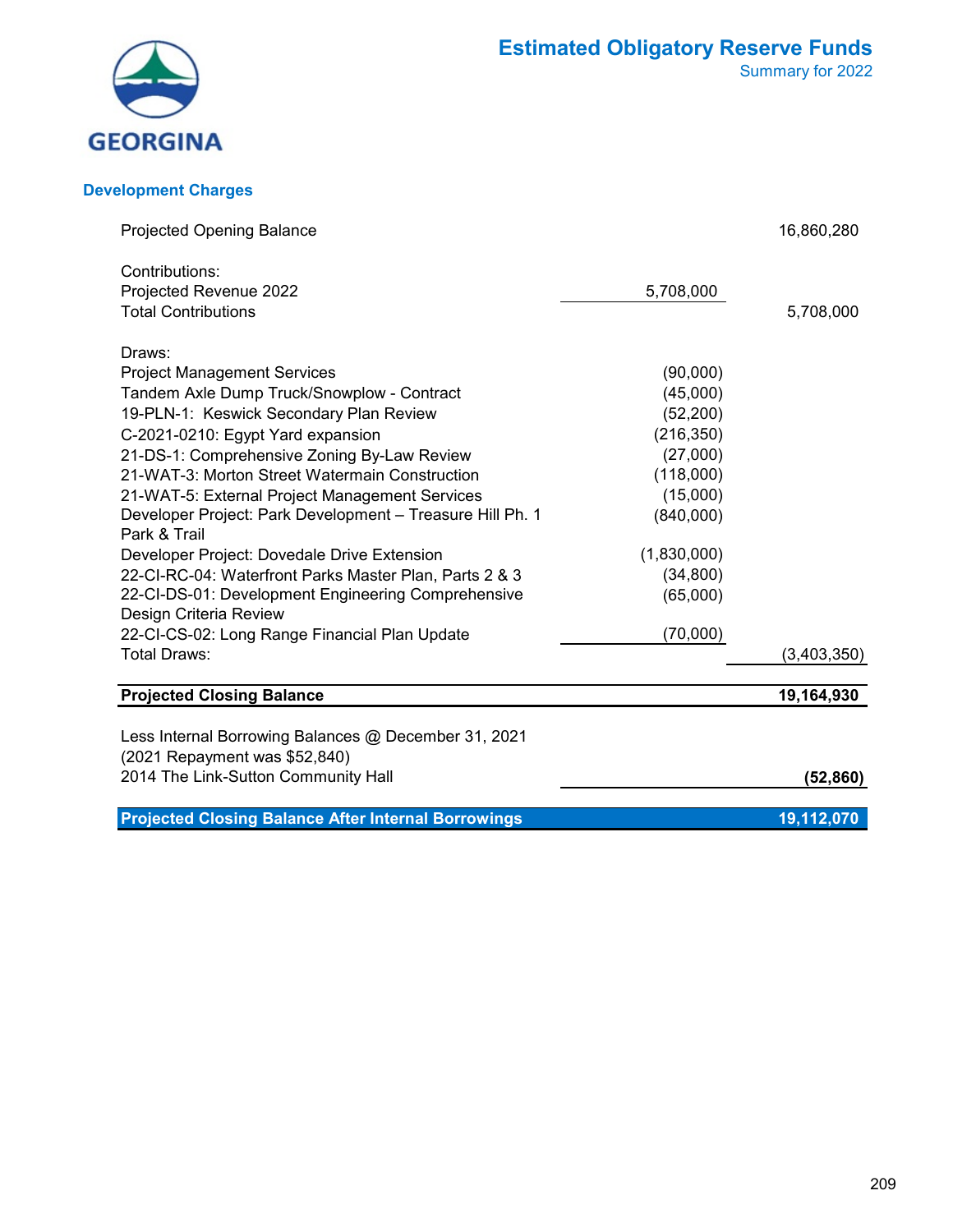

#### **Cash in Lieu of Parkland**

| Projected Opening Balance                                                                                                          | 3,005,160 |
|------------------------------------------------------------------------------------------------------------------------------------|-----------|
| Draws:<br>19-PRK-6: Maskinonge Pedestrian Bridge<br>(250,000)<br>Total Draws:                                                      | (250,000) |
| <b>Projected Closing Balance</b><br>* Contributions received for Cash in Lieu of Parkland will be shown in the yearend financials. | 2,755,160 |
| <b>Parking Cash in Lieu</b><br><b>Projected Opening Balance</b><br>Draws:<br><b>Total Draws:</b>                                   | 119,660   |
| <b>Projected Closing Balance</b>                                                                                                   | 119,660   |
| <b>Cannabis Legalization</b><br><b>Projected Opening Balance</b><br>Draws:<br><b>Total Draws:</b>                                  | 26,900    |
| <b>Projected Closing Balance</b>                                                                                                   | 26,900    |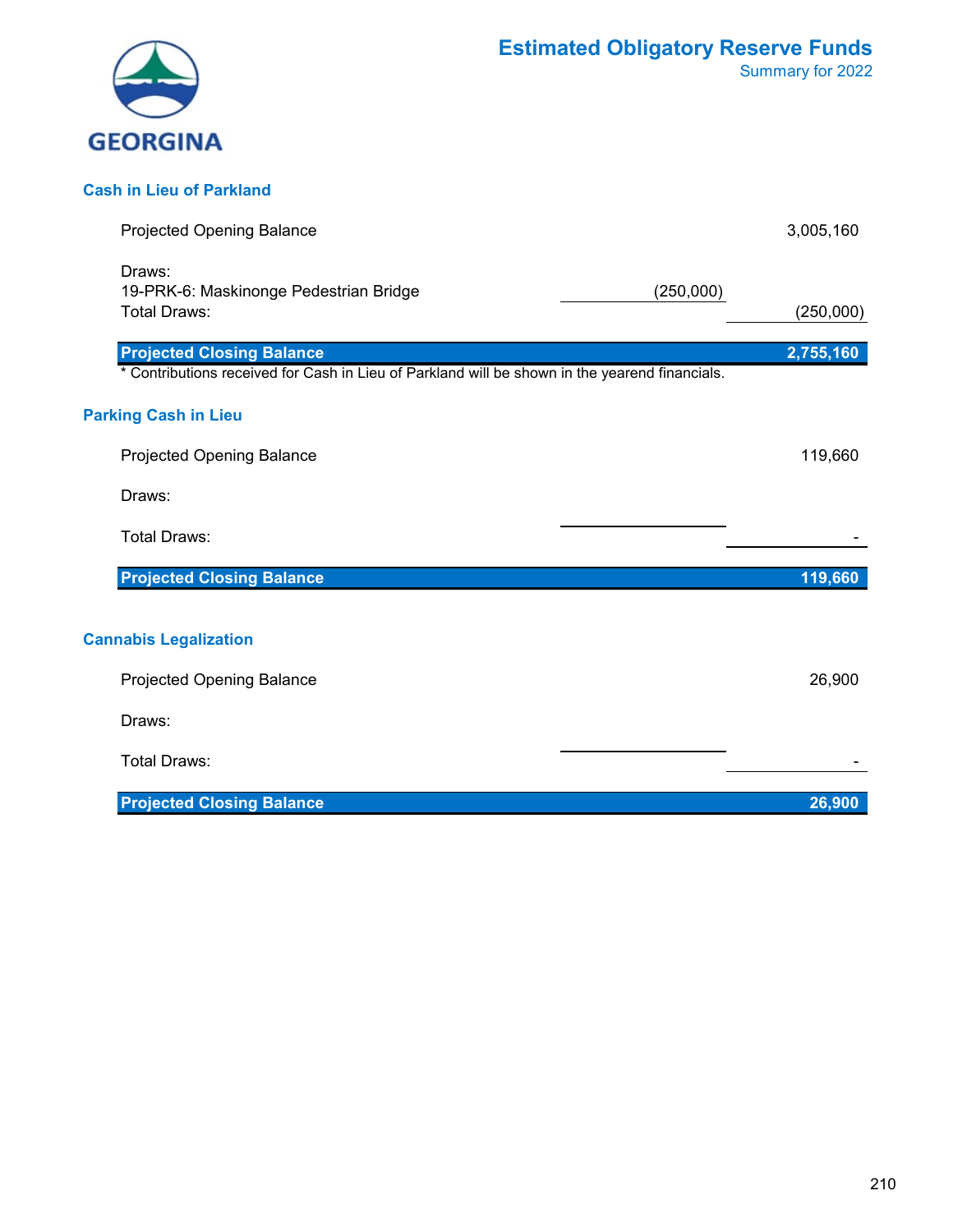| <b>GEORGINA</b> |
|-----------------|

#### **COVID-19 Reserve**

| <b>Projected Opening Balance</b>                                                                                |                                      | 500,000     |
|-----------------------------------------------------------------------------------------------------------------|--------------------------------------|-------------|
| Contributions:                                                                                                  |                                      |             |
| <b>Total Contributions:</b>                                                                                     |                                      |             |
| Draws:<br>Election: Online voting<br>Refuse and Recycling (Usage)<br><b>COVID Contingencies</b><br>Total Draws: | (30,000)<br>(57, 620)<br>(1,500,000) | (1,587,620) |
| Transfer:<br>Transfer from Tax Rate Stabilization Reserve<br>Total Transfers:                                   | 1,087,620                            | 1,087,620   |
| <b>Projected Closing Balance</b>                                                                                |                                      |             |